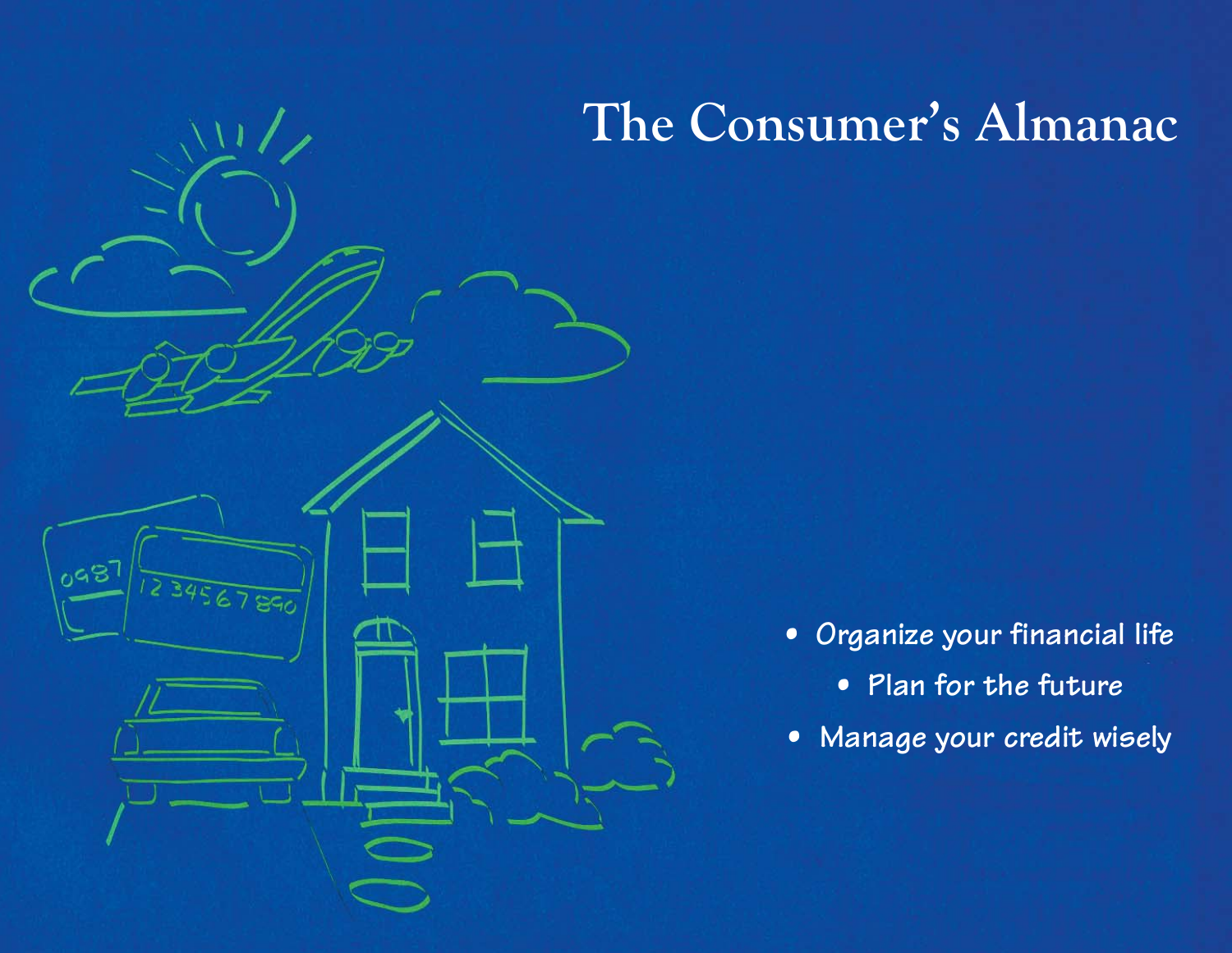This is the fifth edition of<br>The Consumer's Almanac.<br>Many people have used the Consumer's Almanac to help organize their daily lives and manage their money. It's a useful tool no matter what your financial situation may be.

It's a well documented fact of life that many people simply don't manage their money. The emotional meanings that people may attach to money can hinder clear thought and rational action in times of financial stress. An orderly and detailed accounting of your income, savings, living expenses, and credit obligations can help you manage your money more efficiently. Conserve Administration of the conserver and the state of the conserver and the state of the conserver and the state of the conserver and the state of the conserver and the state of the state of the state of the state of

The Consumer's Almanac will help you gain control of your financial situation by:

- *1. Orga nizing your income, sa vings, living expenses, a n d credit obligations so that you are in a win-win situ ation.*
- *2. Meeting your future needs through sa ving a n d in vestment.*
- *3. Incorporating your longra nge goals into the bu dgeting process.*
- *4. M a n aging your credit wisely.*

# **How To Use The Almanac**

# **Annual Income, Savings, and Expenses Chart**

◆ List your projected income, savings, and expenses for the year. For example, your rent or mortgage will be a fixed amount each month, so you can go ahead and enter that for the entire year. Other expenses, such as insurance premiums, may be paid once or twice a year.

# **Monthly Calendar Page**

- ◆ Fill in the date block for each month starting on page 5.
- ◆ Transfer the estimated amounts from the Annual Income, Savings and Expense Chart to the appropriate month and date starting on page 5.

| <b>MONDAY</b>                         | <b>TUESDAY</b>           |  |
|---------------------------------------|--------------------------|--|
| $Income -$<br>\$1,000<br>Rent - \$700 | Gas - \$30<br>Electric - |  |

| <b>Housing</b>             |  |
|----------------------------|--|
| Rent/Mortgage              |  |
| Taxes (if not in mortgage) |  |
| Electricity                |  |
| Gas/Heating Oil            |  |

By now you've noticed the side tables on your monthly calendar pages. The purpose of these side tables is to help you control your income and expenses, not just list them. Monthly, you will fill in the amounts for each category as you receive income, deposit money in saving, and incur expenses.

# **Income**

- List all sources of actual "take-home" income earned for that month. Also list any income you receive from other sources, such as a part-time job, tax refund, gifts, and dividends.
- Total the income entries to determine your actual income for that month.

# **Savings**

• List the amount you deposit in saving accounts each month from your take-home income.

**Expenses**<br>• List all your fixed and variable expenses. Fixed expenses are set amounts for items and services that you must have and pay for this month. Variable expenses change monthly and are paid on a quarterly, semi-annual, or annual basis.

# **Total**

• List your total income, then subtract total savings and total expenses to get the balance remaining. The remaining balance will be carried over for the next month or used for unexpected expenses.

> **If this month's balance shows a negative amount, make adjustments by cutting back on variable expenses.**

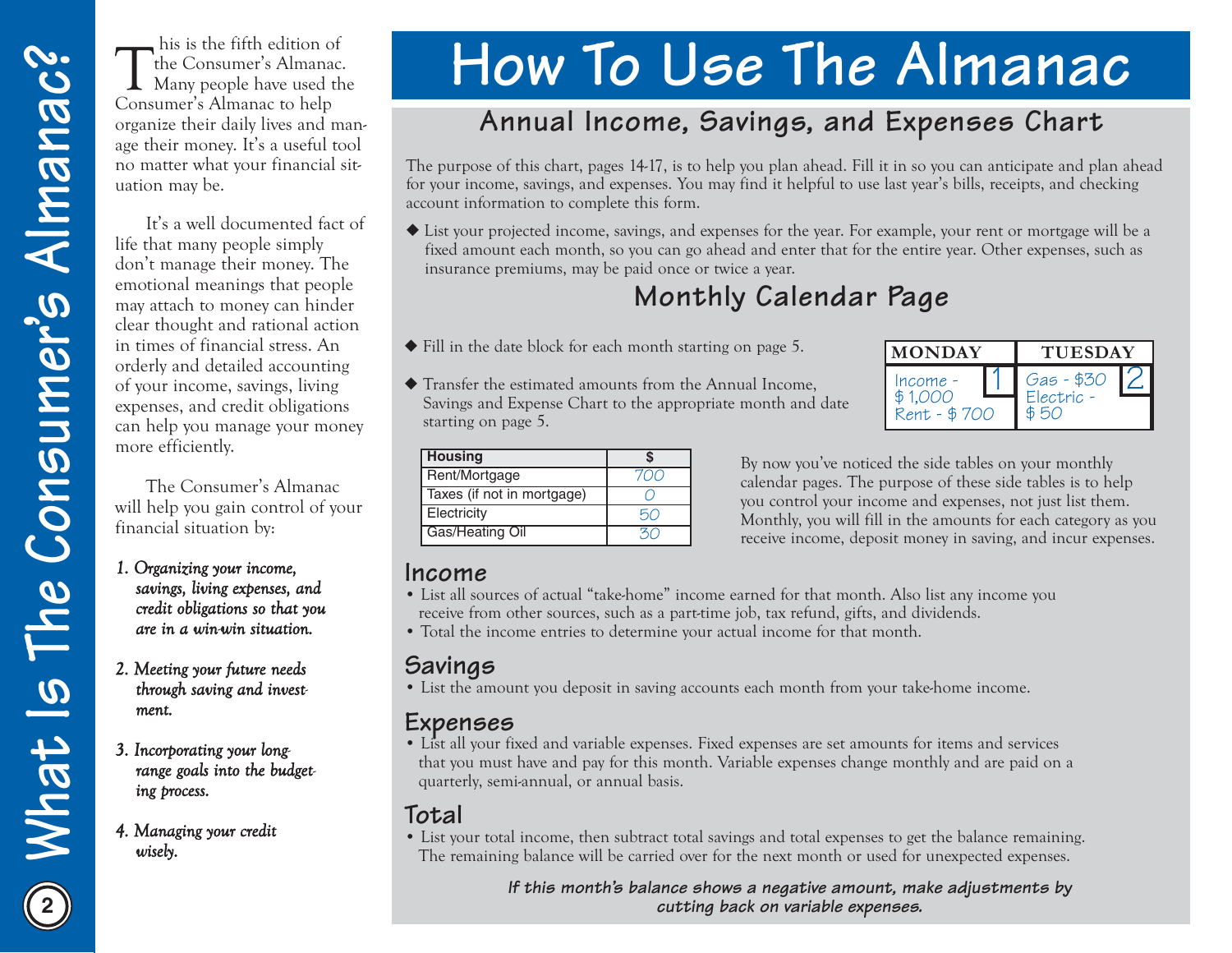etermine your net worth before you figure your actual monthly living expenses and credit obligations. The balance sheet is designed to help you calculate your **assets** and your **liabilities**. **D**

**Assets** are your physical property (such as your home or car) or intangible rights (such as money someone else owes you) that have value. Assets are useful to you because you can either spend them, sell them, or use them as security on a loan.

**Liabilities** are your debts, or amounts of money you owe to someone else. Liabilities are expressed as either short-term or long-term and as secured or unsecured. Short-term liabilities are generally paid off within one year. Long-term liabilities usually take longer to pay off. Secured liabilities, such as mortgages or auto loans, require you to pledge a specific asset to ensure payment of the debt. Unsecured liabilities are based on your personal creditworthiness.

*Ta ke the time to calculate your net worth several times a year. This helps you to ga uge your fin a ncial progress a n d provides a good first step to assuring your future is fin a ncially sou n d.* **<sup>3</sup>**

| Current Assets/How Much You Own            |                                                                                                                                                                                                                                                                                                                                               | Current Liabilities/How Much You Owe |                                                                                                                                                                                                                                                                                                                                                                     |
|--------------------------------------------|-----------------------------------------------------------------------------------------------------------------------------------------------------------------------------------------------------------------------------------------------------------------------------------------------------------------------------------------------|--------------------------------------|---------------------------------------------------------------------------------------------------------------------------------------------------------------------------------------------------------------------------------------------------------------------------------------------------------------------------------------------------------------------|
|                                            |                                                                                                                                                                                                                                                                                                                                               | 1. Mortgage (principal only)         | $\begin{picture}(20,20) \put(0,0){\vector(1,0){100}} \put(15,0){\vector(1,0){100}} \put(15,0){\vector(1,0){100}} \put(15,0){\vector(1,0){100}} \put(15,0){\vector(1,0){100}} \put(15,0){\vector(1,0){100}} \put(15,0){\vector(1,0){100}} \put(15,0){\vector(1,0){100}} \put(15,0){\vector(1,0){100}} \put(15,0){\vector(1,0){100}} \put(15,0){\vector(1,0){100}} \$ |
| 1. Cash and Equivalents                    | $\frac{1}{2}$                                                                                                                                                                                                                                                                                                                                 |                                      |                                                                                                                                                                                                                                                                                                                                                                     |
| a. Checking account                        | $\frac{1}{2}$                                                                                                                                                                                                                                                                                                                                 | 2. Other Debt                        |                                                                                                                                                                                                                                                                                                                                                                     |
| b. Saving account                          | $\frac{1}{2}$                                                                                                                                                                                                                                                                                                                                 | a. Credit cards                      | $\frac{1}{2}$                                                                                                                                                                                                                                                                                                                                                       |
| c. Money market account                    | $\frac{1}{2}$                                                                                                                                                                                                                                                                                                                                 | b. Student loans                     | $\mathbb{S}$                                                                                                                                                                                                                                                                                                                                                        |
| d. Life insurance (cash value)             |                                                                                                                                                                                                                                                                                                                                               | c. Car loans                         | $\frac{1}{2}$                                                                                                                                                                                                                                                                                                                                                       |
| e. Other                                   |                                                                                                                                                                                                                                                                                                                                               | d. Home improvement loans            | $\frac{1}{2}$                                                                                                                                                                                                                                                                                                                                                       |
|                                            |                                                                                                                                                                                                                                                                                                                                               | e. Other loans                       | $\mathbb{S}$                                                                                                                                                                                                                                                                                                                                                        |
| 2. Investments                             | $\frac{1}{2}$                                                                                                                                                                                                                                                                                                                                 |                                      |                                                                                                                                                                                                                                                                                                                                                                     |
| a. CDs                                     | $\frac{1}{2}$                                                                                                                                                                                                                                                                                                                                 | 3. Taxes Owed                        |                                                                                                                                                                                                                                                                                                                                                                     |
| b. Bonds                                   | $\frac{1}{2}$                                                                                                                                                                                                                                                                                                                                 | a. Federal                           | $\frac{1}{2}$                                                                                                                                                                                                                                                                                                                                                       |
| c. Mutual funds                            | $\frac{1}{2}$                                                                                                                                                                                                                                                                                                                                 | b. State and local                   | $\frac{1}{2}$                                                                                                                                                                                                                                                                                                                                                       |
| d. Stocks                                  | $\frac{1}{2}$                                                                                                                                                                                                                                                                                                                                 |                                      |                                                                                                                                                                                                                                                                                                                                                                     |
| e. Other                                   |                                                                                                                                                                                                                                                                                                                                               | 4. Contractual Obligations           |                                                                                                                                                                                                                                                                                                                                                                     |
|                                            |                                                                                                                                                                                                                                                                                                                                               | $(e.g., leases, \text{tution})$      | $\frac{1}{2}$                                                                                                                                                                                                                                                                                                                                                       |
| 3. Long-Term Tax-Favored Assets            | $\frac{1}{2}$                                                                                                                                                                                                                                                                                                                                 |                                      |                                                                                                                                                                                                                                                                                                                                                                     |
| a. Pension fund (vested)                   | $\frac{1}{2}$                                                                                                                                                                                                                                                                                                                                 |                                      | TOTAL LIABILITIES \$                                                                                                                                                                                                                                                                                                                                                |
| b. TDA                                     | $\begin{picture}(20,20) \put(0,0){\line(1,0){100}} \put(15,0){\line(1,0){100}} \put(15,0){\line(1,0){100}} \put(15,0){\line(1,0){100}} \put(15,0){\line(1,0){100}} \put(15,0){\line(1,0){100}} \put(15,0){\line(1,0){100}} \put(15,0){\line(1,0){100}} \put(15,0){\line(1,0){100}} \put(15,0){\line(1,0){100}} \put(15,0){\line(1,0){100}} \$ |                                      |                                                                                                                                                                                                                                                                                                                                                                     |
| c. IRA                                     | $\frac{1}{2}$                                                                                                                                                                                                                                                                                                                                 |                                      |                                                                                                                                                                                                                                                                                                                                                                     |
| d. Other                                   |                                                                                                                                                                                                                                                                                                                                               |                                      |                                                                                                                                                                                                                                                                                                                                                                     |
| 4. Real Property (Market Value)            |                                                                                                                                                                                                                                                                                                                                               |                                      |                                                                                                                                                                                                                                                                                                                                                                     |
| a. Home                                    | $\mathbb{S}$                                                                                                                                                                                                                                                                                                                                  |                                      |                                                                                                                                                                                                                                                                                                                                                                     |
| b. Other real estate                       | $\frac{1}{\sqrt{2}}$                                                                                                                                                                                                                                                                                                                          |                                      |                                                                                                                                                                                                                                                                                                                                                                     |
| c. Cars                                    | $\frac{1}{2}$                                                                                                                                                                                                                                                                                                                                 |                                      | Assets $\frac{1}{2}$                                                                                                                                                                                                                                                                                                                                                |
| d. Personal Property                       | $$^{\circ}$                                                                                                                                                                                                                                                                                                                                   |                                      |                                                                                                                                                                                                                                                                                                                                                                     |
| 5. Business Interests (e.g., partnerships) |                                                                                                                                                                                                                                                                                                                                               | (minus) Liabilities \$               |                                                                                                                                                                                                                                                                                                                                                                     |
|                                            |                                                                                                                                                                                                                                                                                                                                               |                                      |                                                                                                                                                                                                                                                                                                                                                                     |
| 6. Receivables                             |                                                                                                                                                                                                                                                                                                                                               | Net Worth \$                         |                                                                                                                                                                                                                                                                                                                                                                     |
| a. Annual gross salary                     | S                                                                                                                                                                                                                                                                                                                                             |                                      |                                                                                                                                                                                                                                                                                                                                                                     |
| b. Money Owed to You                       | \$                                                                                                                                                                                                                                                                                                                                            |                                      |                                                                                                                                                                                                                                                                                                                                                                     |
|                                            |                                                                                                                                                                                                                                                                                                                                               |                                      |                                                                                                                                                                                                                                                                                                                                                                     |
| TOTAL ASSETS                               | $$$ $-$                                                                                                                                                                                                                                                                                                                                       |                                      |                                                                                                                                                                                                                                                                                                                                                                     |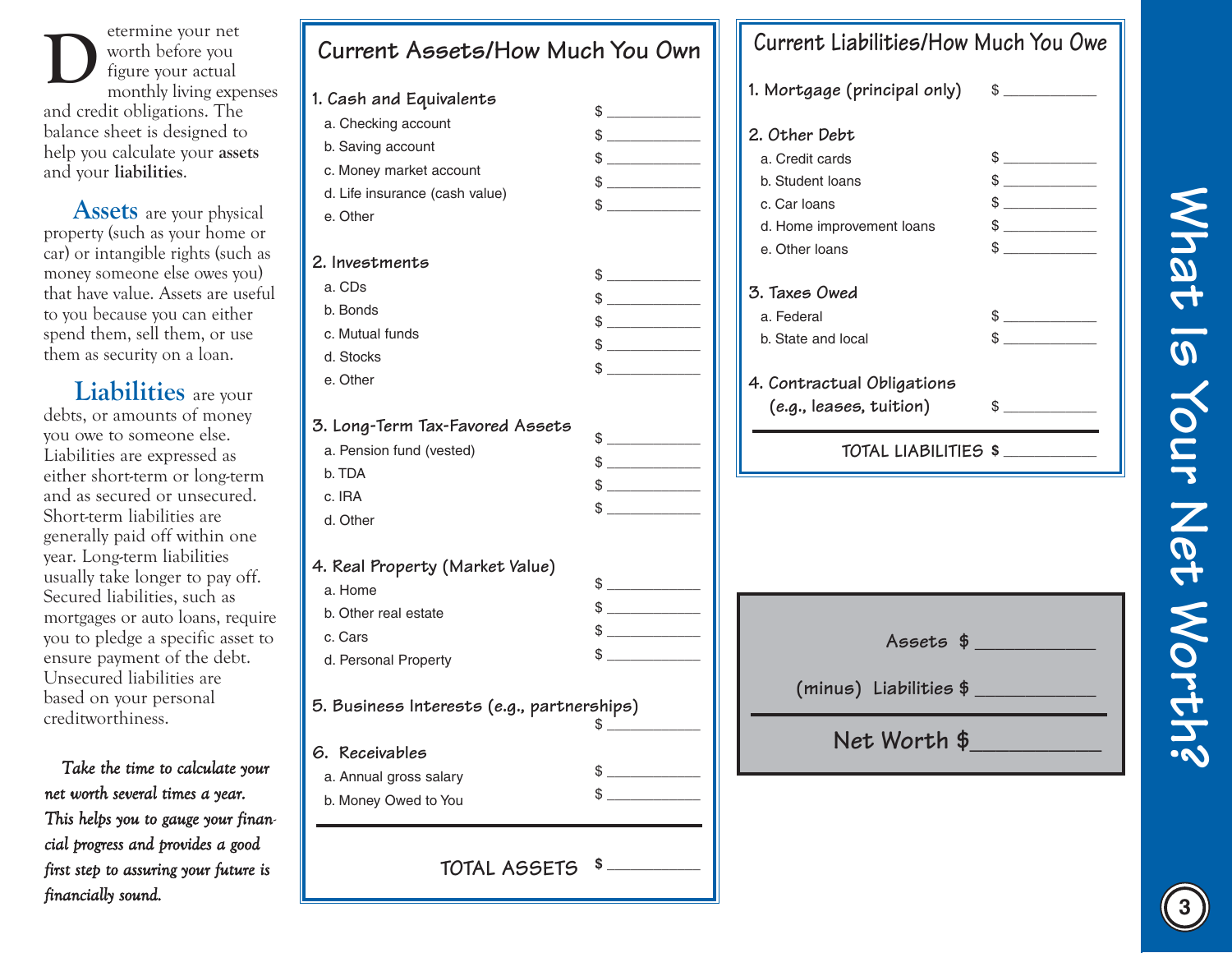| <b>Actual Monthly Income</b>      | \$ |
|-----------------------------------|----|
| <b>First Earner</b>               |    |
| <b>Second Earner</b>              |    |
| <b>Part-time Wages</b>            |    |
| <b>Social Security/Pension</b>    |    |
| <b>Interest/Dividends</b>         |    |
| <b>Rentals</b>                    |    |
| <b>Tax Refunds</b>                |    |
| <b>Gifts/Bonuses</b>              |    |
| <b>Sales Profits</b>              |    |
| Total - Actual Net Income         |    |
| <b>Saving - Total</b>             |    |
| <b>Actual Expenses</b>            |    |
| Housing                           |    |
| Rent/Mortgage                     |    |
| Taxes (if not in mortgage)        |    |
| Electricity                       |    |
| <b>Gas/Heating Oil</b>            |    |
| <b>Water and Sewer</b>            |    |
| <b>Telephone/On-line Services</b> |    |
| Garbage/Pest Control              |    |
| Maintenance                       |    |
| Food                              |    |
| <b>Groceries</b>                  |    |
| Lunches                           |    |
| <b>Snacks and Sodas</b>           |    |
| <b>School Lunches</b>             |    |
| Transportation                    |    |
| Gasoline                          |    |
| Repairs, Tires, Lube              |    |
| <b>Bus/Metro/Tolls/Carpool</b>    |    |
| <b>License Tags/Taxes</b>         |    |
| Insurance                         |    |
| Automobile                        |    |
| <b>Home Owners/Renters</b>        |    |
| <b>Medical</b>                    |    |
| <b>Life and Disability</b>        |    |
| Clothing                          |    |
| Apparel/Shoes                     |    |
| 4<br><b>Dry Cleaning/Laundry</b>  |    |

### **TOP 10 WAYS TO PREPARE FOR RETIREMENT** \$ **Health Care**

### **1. Know your retirement needs.**

림 画画 卮 層 回 ੋਰ 回 回 同 包 同

> 包 包 回 回 厄 靣 包 包

> 밈 ᄆ

> 包 厄 包 厄 包

厄 卮 回 囸 回 回 包 厄 回 回 包 日 回

包 回

包 叵 包 囸 咼 囸

Retirement is expensive. Experts estimate that you'll need about 70% of your pre-retirement income — lower earners will need 90% or more — to maintain your standard of living when you stop working. Understand your financial future.

### **2. Find out about your Social Security benefits.**

Social Security pays the average retiree about 40% of pre-retirement earnings. Call the Social Security Administration at 1-800/772-1213 for a free Personal Earnings and Benefit Estimate Statement (PEBES).

### **3. Learn about your employer's pension or profit sharing plan.**

If your employer offers a plan, check to see what your benefit is worth. Most employers will provide an individual benefit statement if you request one. Before you change jobs, find out what will happen to your pension. Learn what benefits you may have from previous employment. Find out if you will be entitled to benefits from your spouse's plan. For a free booklet on private pensions, call the U.S. Department of Labor at 202/219-8776.

### **4. Contribute to a tax-sheltered savings plan.**

If your employer offers a tax sheltered savings plan, such as a 401(k), sign up and contribute all you can. Your taxes will be lower, your company may kick in more, and automatic deductions make it easy. Over time, deferral of taxes and compounding of interest make a big difference in the amount of money you will accumulate.

### **5. Ask your employer to start a plan.**

If your employer doesn't offer a retirement plan, suggest that they start one. Simplified plans are available to certain categories of employers. For information on simplified employee pensions, order Internal Revenue Service Publication 590 by calling 1-800/829-3676.

### **6. Put money into an Individual Retirement Account.**

You can contribute to an Individual Retirement Account (IRA) and delay paying taxes on investment earnings until retirement age. If you don't have a retirement plan (or are in a plan and earn less than a certain amount), you can also take a tax deduction for your IRA contributions. (Withdrawals prior to age 59 1/2 may be subject to a 10% penalty tax.) IRS Publication 590 contains information about IRAs.

### **7. Don't touch your retirement savings.**

You'll lose principal and interest, and you may lose tax benefits. If you change jobs, roll over your savings directly into an IRA or your new employer's retirement plan.

### **8. Start now, set goals, and stick to them.**

The sooner you start saving, the more time your money has to grow. Devise a plan, stick to it, and set goals for yourself. Start saving now, whatever your age.

### **9. Consider basic investment principles.**

How you save can be as important as how much you save. Inflation and the type of investments you make play important roles in how much you'll have saved at retirement. Know how your pension or savings plan is invested. Financial security and knowledge go hand in hand.

### **10. Ask questions.**

Talk to your employer, your bank, your union, or a financial advisor. Be sure the answers make sense to you. Get practical advice and act now.

| <b>Health Care</b>                  | \$ |
|-------------------------------------|----|
| <b>Physicians and Dentist</b>       |    |
| <b>Medications/Prescriptions</b>    |    |
| Personal                            |    |
| Hair                                |    |
| <b>Toiletries</b>                   |    |
| <b>Tobacco</b>                      |    |
| Entertainment                       |    |
| Cable                               |    |
| Videos/Movies/Plays/Concerts        |    |
| <b>Vacation</b>                     |    |
| <b>Sports and Hobby Costs</b>       |    |
| Newspapers/Books/Magazines          |    |
| <b>Dining Out/Beverages</b>         |    |
| Gifts & Contributions               |    |
| <b>Religious/Charities</b>          |    |
| <b>Birthdays/Holidays</b>           |    |
| <b>Special Occasions</b>            |    |
| Family                              |    |
| <b>Child Support/Alimony</b>        |    |
| Day Care/Camp                       |    |
| <b>Allowance</b>                    |    |
| <b>Music/Dance Lessons</b>          |    |
| Credit Obligations                  |    |
| 2nd Mortgage/Home Equity            |    |
| <b>Automobile Loans/Leases</b>      |    |
| <b>Secured/Unsecured Loans</b>      |    |
| <b>Credit Card Payments</b>         |    |
| <b>Educational</b>                  |    |
| <b>Tuition/Books/Supplies</b>       |    |
| <b>Expenses - Total</b>             |    |
| Net Income Total                    |    |
| (Less) Savings Total                |    |
| (Less) Expense Total                |    |
| orwara<br>Balance or Debit to Carry |    |

रावाचाचाचाचाचाचाचाचाचाचाचाचा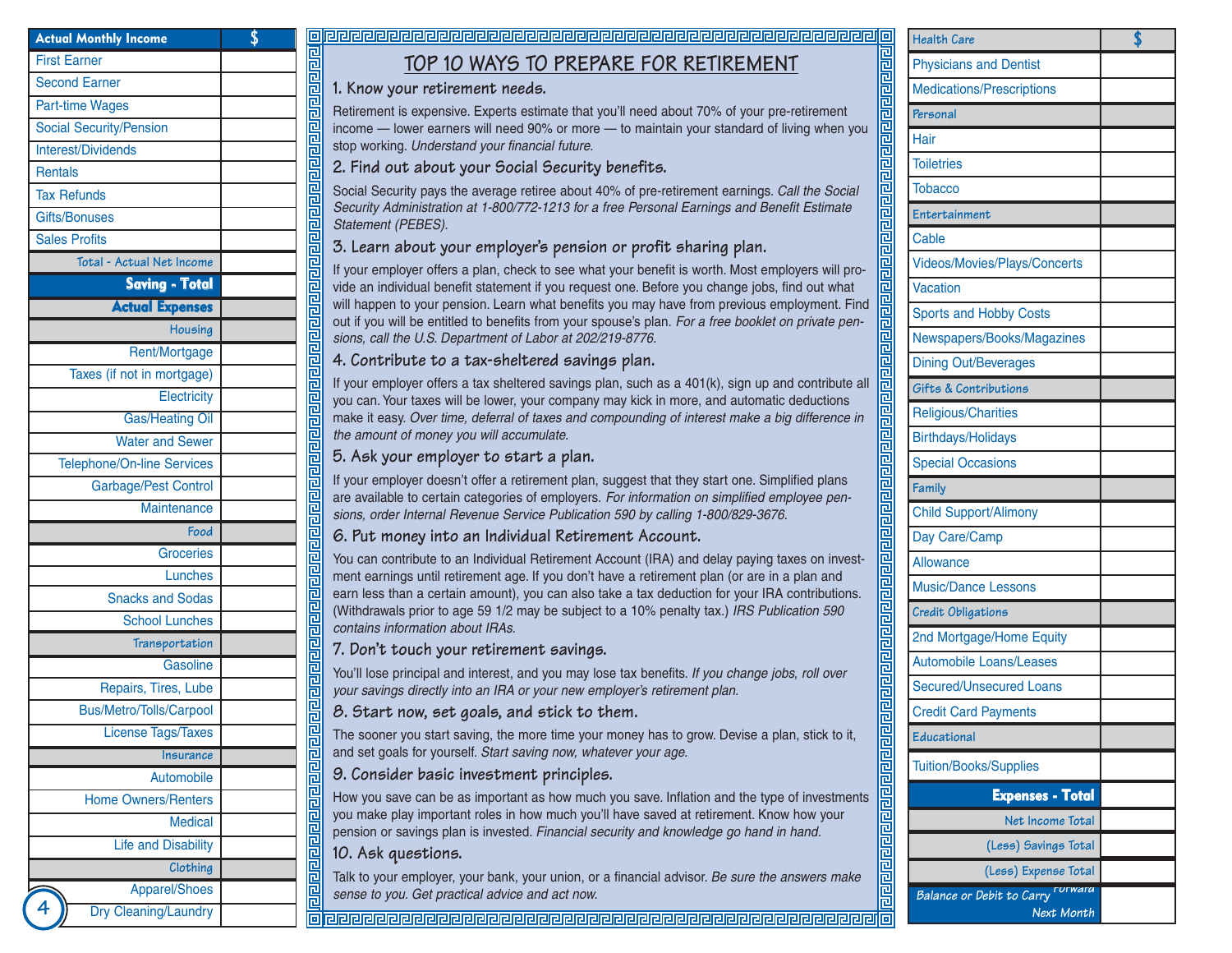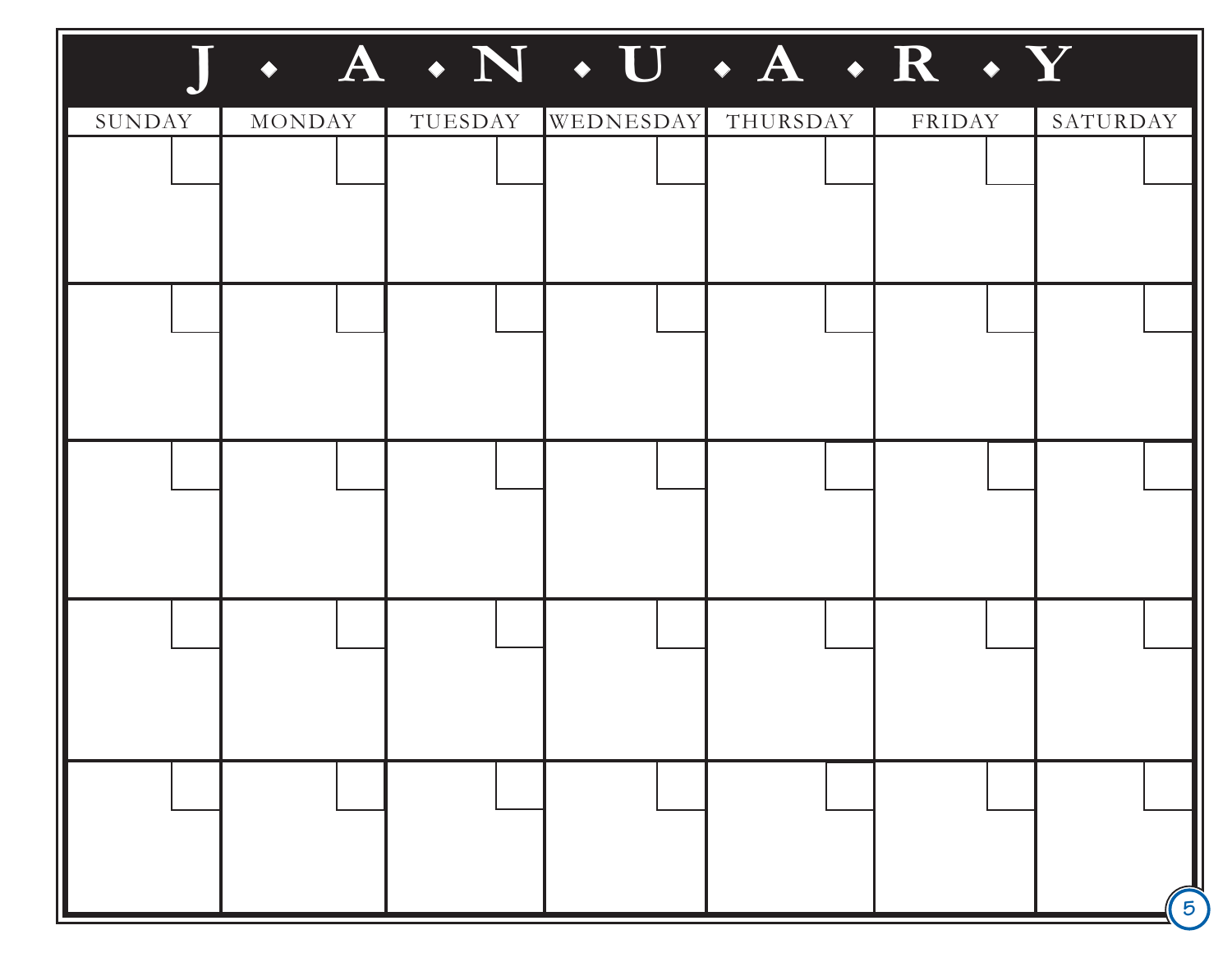| <b>Actual Monthly Income</b>      | \$ |
|-----------------------------------|----|
| <b>First Earner</b>               |    |
| <b>Second Earner</b>              |    |
| Part-time Wages                   |    |
| <b>Social Security/Pension</b>    |    |
| Interest/Dividends                |    |
| <b>Rentals</b>                    |    |
| <b>Tax Refunds</b>                |    |
| <b>Gifts/Bonuses</b>              |    |
| <b>Sales Profits</b>              |    |
| Total - Actual Net Income         |    |
| <b>Saving - Total</b>             |    |
| <b>Actual Expenses</b>            |    |
| Housing                           |    |
| Rent/Mortgage                     |    |
| Taxes (if not in mortgage)        |    |
| Electricity                       |    |
| <b>Gas/Heating Oil</b>            |    |
| <b>Water and Sewer</b>            |    |
| <b>Telephone/On-line Services</b> |    |
| Garbage/Pest Control              |    |
| Maintenance                       |    |
| Food                              |    |
| Groceries                         |    |
| Lunches                           |    |
| <b>Snacks and Sodas</b>           |    |
| School Lunches                    |    |
| Transportation                    |    |
| <b>Gasoline</b>                   |    |
| Repairs, Tires, Lube              |    |
| <b>Bus/Metro/Tolls/Carpool</b>    |    |
| <b>License Tags/Taxes</b>         |    |
| Insurance                         |    |
| Automobile                        |    |
| <b>Home Owners/Renters</b>        |    |
| <b>Medical</b>                    |    |
| <b>Life and Disability</b>        |    |
| Clothing                          |    |
| Apparel/Shoes                     |    |
| 6<br>Dry Cleaning/Laundry         |    |

# **SHOPPING**

\$ **Health Care**

**Low-Cost Shopping and Healthy Eating**

elelelelel

delelelelelelelel

खबाग बाग बाग बाग बाग

包 厄 卮 包 靣 副国

- $\vee$  Buy in quantity and freeze meats, bread, and butter.
- $\checkmark$  Avoid costly convenience foods that are precooked, presweetened, spiced, instant, or individually packaged.
- ✔ Encourage children to help with cooking. If they helped make it, they'll probably eat it.
- $\checkmark$  Eat before shopping to avoid impulse buying. Make a shopping list and stick to it.
- $\checkmark$  Buy nutritious snacks for children such as apples, oranges, bananas, carrots, celery, raisins, peanut butter, and popcorn. They are healthier and cheaper than most sweets.
- $\checkmark$  For a sweet tooth, buy graham crackers, animal crackers, or gingersnaps.
- $\checkmark$  Encourage children to drink more water by giving them their own water bottles.
- $\checkmark$  Use coupons only for items you normally purchase.
- ✔ Shop on Tuesday, Wednesday, and Thursday evenings for the shortest lines.
- ✔ Shop at discount food warehouses and buy in bulk. If your household is small, shop with a friend and share purchases.

**General Shopping** — Most retailers hold winter sales around the holidays. Prices are reduced to bring consumers back into the store after the holidayspending period. Also, it pays to be knowledgeable about the item or service you're about to purchase. Take the time to polish your comparison shopping skills:

- $\vee$  Read the information on the label.
- **✓** Understand the maintenance requirements.
- $\vee$  Pay attention to differences in quality.
- $\vee$  Make a purchasing decision after you've researched the item.

**Internet Shopping** — The world has become your personal in-home shopping mall. You need to be cautious when buying online.

- ✔ Do not disclose your personal Internet password.
- ✔ Think twice before giving out your social security number over the Internet.
- **✓** Shop with companies you know and trust.
- $\vee$  Use a secure browser that complies with industry standards, like Secure Hypertext Protocol (S-HTTP) or Secure Sockets Layer (SSL)

### **Instead of money, spend time to plan and prepare.**

| <b>Health Care</b>                  | \$ |
|-------------------------------------|----|
| <b>Physicians and Dentist</b>       |    |
| <b>Medications/Prescriptions</b>    |    |
| Personal                            |    |
| Hair                                |    |
| <b>Toiletries</b>                   |    |
| <b>Tobacco</b>                      |    |
| Entertainment                       |    |
| Cable                               |    |
| <b>Videos/Movies/Plays/Concerts</b> |    |
| <b>Vacation</b>                     |    |
| <b>Sports and Hobby Costs</b>       |    |
| Newspapers/Books/Magazines          |    |
| <b>Dining Out/Beverages</b>         |    |
| Gifts & Contributions               |    |
| <b>Religious/Charities</b>          |    |
| <b>Birthdays/Holidays</b>           |    |
| <b>Special Occasions</b>            |    |
| Family                              |    |
| <b>Child Support/Alimony</b>        |    |
| Day Care/Camp                       |    |
| <b>Allowance</b>                    |    |
| <b>Music/Dance Lessons</b>          |    |
| Credit Obligations                  |    |
| 2nd Mortgage/Home Equity            |    |
| <b>Automobile Loans/Leases</b>      |    |
| <b>Secured/Unsecured Loans</b>      |    |
| <b>Credit Card Payments</b>         |    |
| Educational                         |    |
| <b>Tuition/Books/Supplies</b>       |    |
| <b>Expenses - Total</b>             |    |
| Net Income Total                    |    |
| (Less) Savings Total                |    |
| (Less) Expense Total                |    |
| Balance or Debit to Carry           |    |
| Next Month                          |    |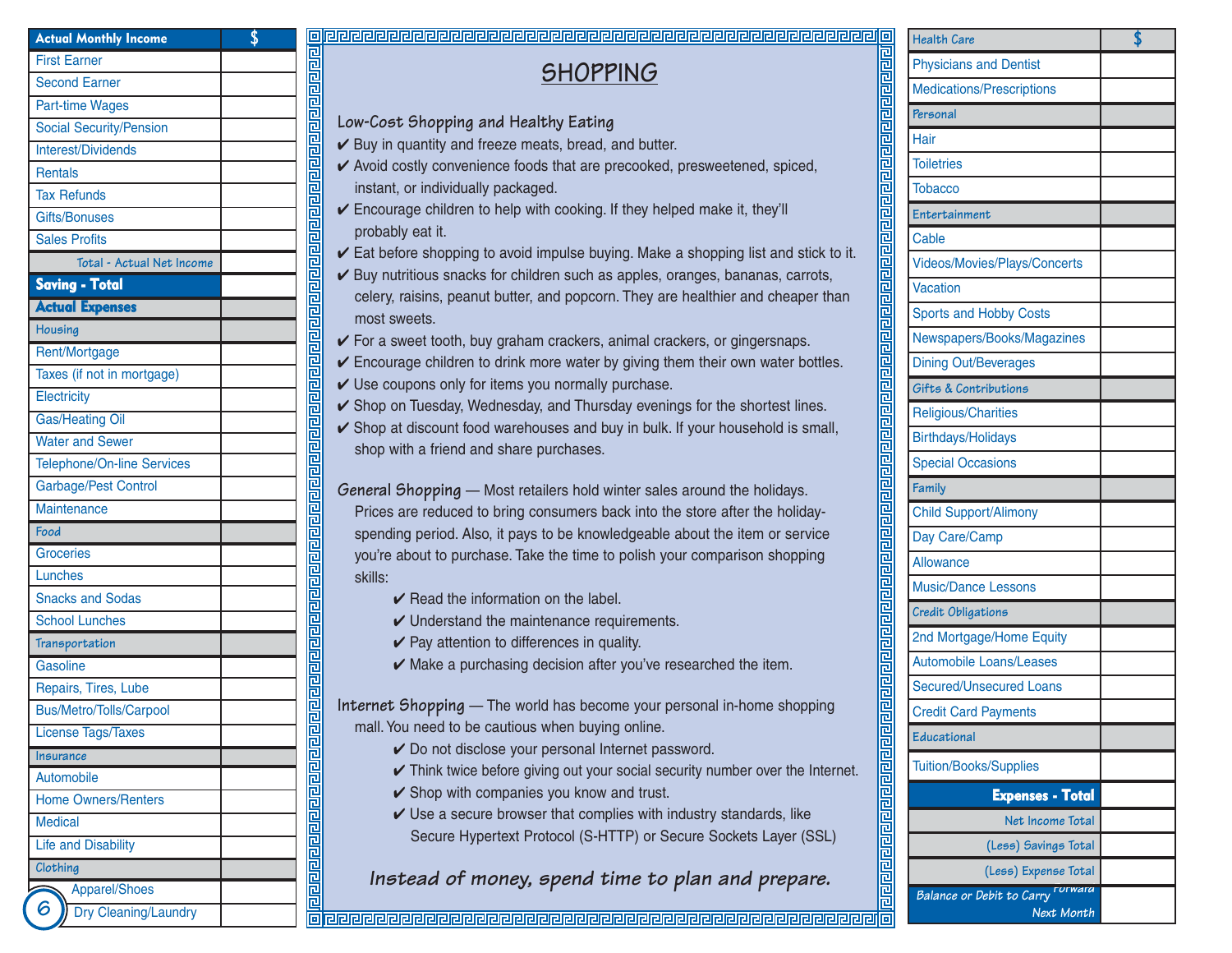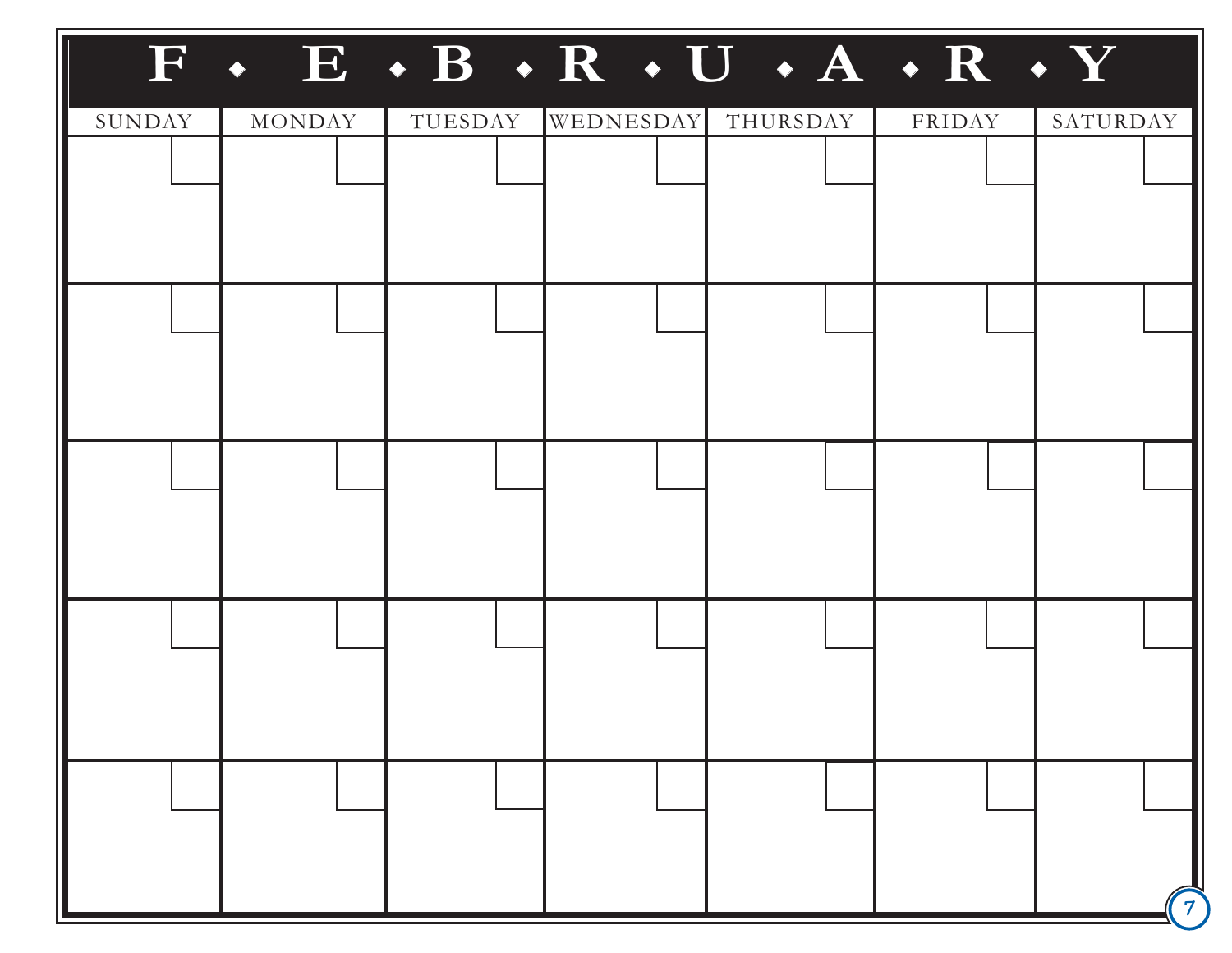| <b>Actual Monthly Income</b>   | \$ |
|--------------------------------|----|
| <b>First Earner</b>            |    |
| <b>Second Earner</b>           |    |
| <b>Part-time Wages</b>         |    |
| <b>Social Security/Pension</b> |    |
| <b>Interest/Dividends</b>      |    |
| <b>Rentals</b>                 |    |
| <b>Tax Refunds</b>             |    |
| Gifts/Bonuses                  |    |
| <b>Sales Profits</b>           |    |
| Total - Actual Net Income      |    |
| <b>Saving - Total</b>          |    |
| <b>Actual Expenses</b>         |    |
| Housing                        |    |
| Rent/Mortgage                  |    |
| Taxes (if not in mortgage)     |    |
| Electricity                    |    |
| <b>Gas/Heating Oil</b>         |    |
| <b>Water and Sewer</b>         |    |
| Telephone/On-line Services     |    |
| Garbage/Pest Control           |    |
| Maintenance                    |    |
| Food                           |    |
| <b>Groceries</b>               |    |
| Lunches                        |    |
| <b>Snacks and Sodas</b>        |    |
| <b>School Lunches</b>          |    |
| Transportation                 |    |
| Gasoline                       |    |
| Repairs, Tires, Lube           |    |
| <b>Bus/Metro/Tolls/Carpool</b> |    |
| <b>License Tags/Taxes</b>      |    |
| Insurance                      |    |
| Automobile                     |    |
| <b>Home Owners/Renters</b>     |    |
| <b>Medical</b>                 |    |
| <b>Life and Disability</b>     |    |
| Clothing                       |    |
| <b>Apparel/Shoes</b>           |    |
| 8<br>Dry Cleaning/Laundry      |    |

# **COPING WITH POWER OUTAGES, FLOODING, AND PROPERTY DAMAGE**

\$ **Health Care**

- فاقا والمروا والمروا والمروا والمروا والمروا والمروا والمروا والمروا والمروا والمروا والمروا والمروا والمروا والمروا والمروا والمروا والمروا والمروا والمروا والمروا والمروا والمروا والمروا والمروا والمروا والمروا والمروا و **• How long does food keep in a refrigerator or freezer when the power goes out?**
	- Generally, 24 hours in a refrigerator or a half-full freezer and 36 to 48 hours in a fully loaded freezer. Don't open the door. Do not refreeze frozen food that has thawed.
	- The USDA recommends discarding refrigerated milk 8 hours after a power loss. Fresh eggs are safe unrefrigerated for 2 hours; discard ones with cracked shells, odor, or discoloration.
	- Discard fresh meat, lunch meat, hot dogs, and hard-boiled eggs if held above refrigerator temperature (40 degrees F.) more than 2 hours.
	- Butter, margarine, and hard cheese are safe unrefrigerated if well wrapped. They can be frozen.

### **• What precautions do I take if my basement floods?**

- Unplug electrical appliances. Keep an eye on the pilot light of a gas furnace or water heater; if flooded, get professional cleaning assistance.
- Water on the floor can be removed with a wet vac or a siphon attachment on a garden hose. For a wet carpet, remove water with a wet vac and air it out. Replace the padding. Steam-clean the carpet.
- Homeowner policies generally do not cover flood damage unless the homeowner has purchased flood insurance.

## **• Who is responsible for paying for damages when a tree falls?**

If a street or park tree falls, it's the government's responsibility. If a yard tree falls, it depends: If your tree falls on a neighbor's house, the neighbor's insurance will pay. If it falls in your yard, it's your responsibility.

### **• How do I prevent being ripped off in contracting repairs?** When selecting any contractor, ask for proof of current insurance. For home repairs, ask to see their license. For all contractors, check references and get three bids. If the price seems excessive, call your insurance company for advice.

Prices rise during emergencies. Wait several weeks — if you can. **Check your standard homeowner's insurance policy to determine if you're covered for damage to your property from a storm.**

| <b>Health Care</b>                   | \$ |
|--------------------------------------|----|
| <b>Physicians and Dentist</b>        |    |
| Medications/Prescriptions            |    |
| Personal                             |    |
| Hair                                 |    |
| <b>Toiletries</b>                    |    |
| <b>Tobacco</b>                       |    |
| Entertainment                        |    |
| Cable                                |    |
| Videos/Movies/Plays/Concerts         |    |
| Vacation                             |    |
| <b>Sports and Hobby Costs</b>        |    |
| Newspapers/Books/Magazines           |    |
| <b>Dining Out/Beverages</b>          |    |
| Gifts & Contributions                |    |
| <b>Religious/Charities</b>           |    |
| <b>Birthdays/Holidays</b>            |    |
| <b>Special Occasions</b>             |    |
| Family                               |    |
| <b>Child Support/Alimony</b>         |    |
| Day Care/Camp                        |    |
| <b>Allowance</b>                     |    |
| <b>Music/Dance Lessons</b>           |    |
| Credit Obligations                   |    |
| 2nd Mortgage/Home Equity             |    |
| <b>Automobile Loans/Leases</b>       |    |
| <b>Secured/Unsecured Loans</b>       |    |
| <b>Credit Card Payments</b>          |    |
| Educational                          |    |
| <b>Tuition/Books/Supplies</b>        |    |
| <b>Expenses - Total</b>              |    |
| Net Income Total                     |    |
| (Less) Savings Total                 |    |
| (Less) Expense Total                 |    |
| rorwara<br>Balance or Debit to Carry |    |
| Next Month                           |    |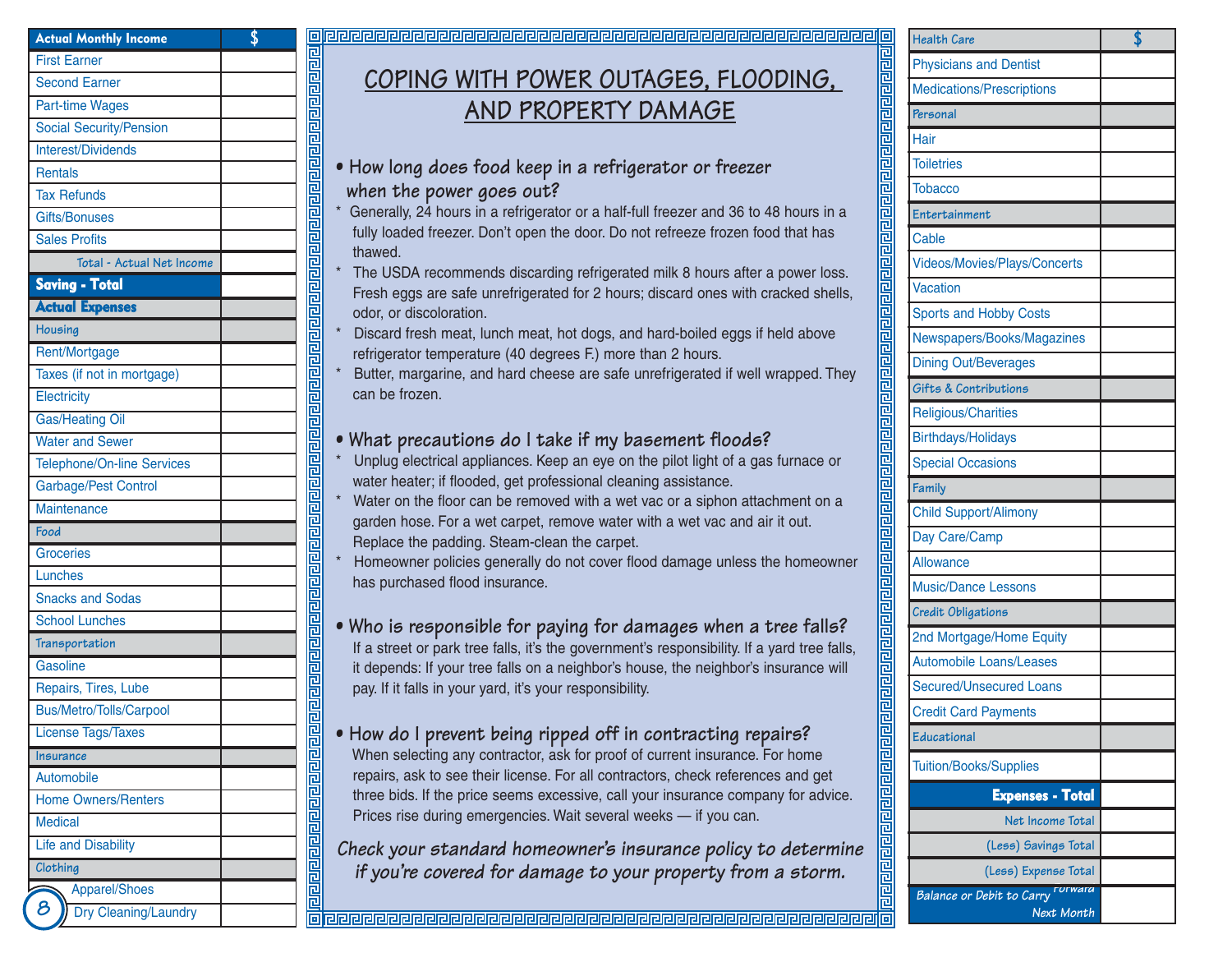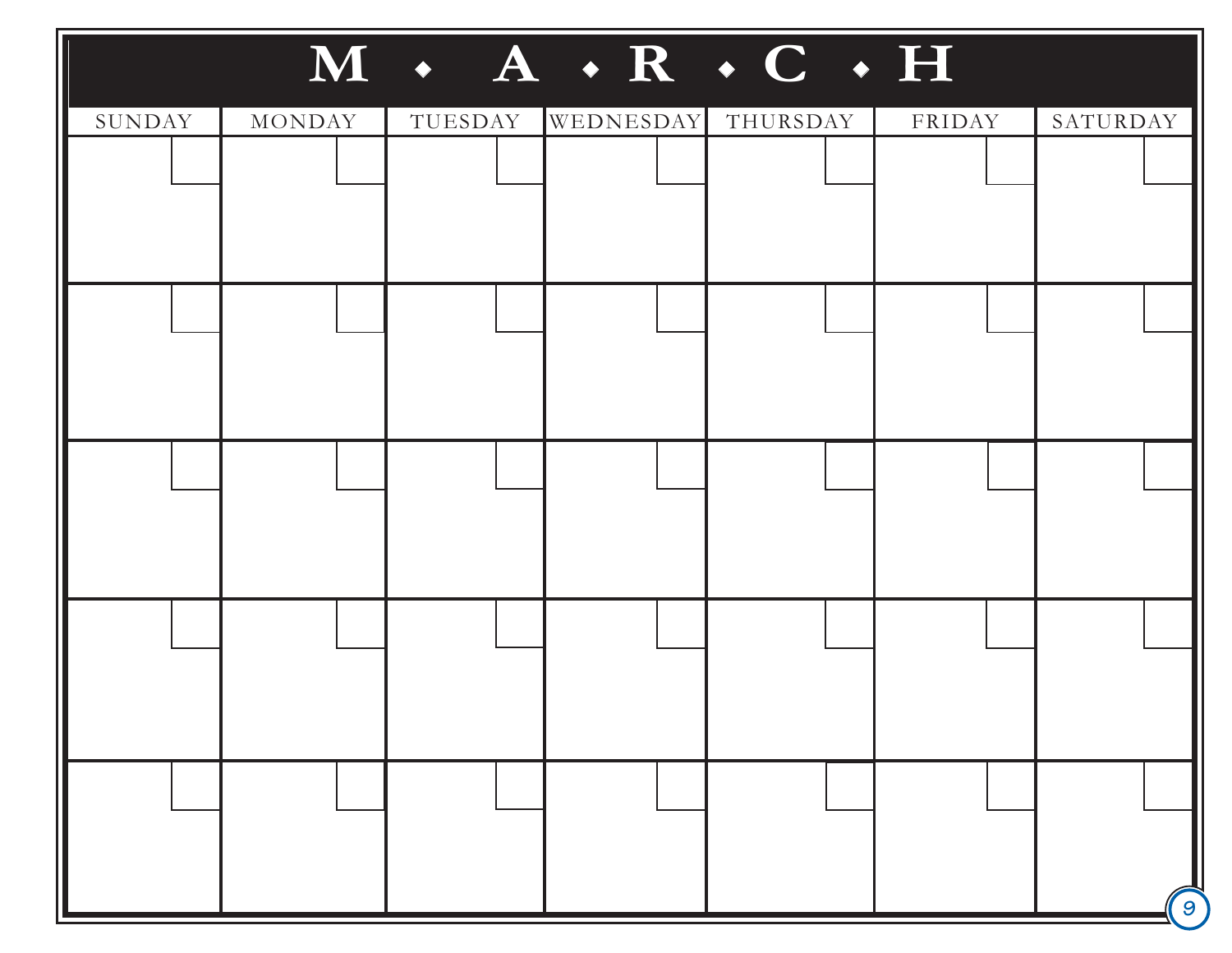| <b>Actual Monthly Income</b>      | \$ |
|-----------------------------------|----|
| <b>First Earner</b>               |    |
| <b>Second Earner</b>              |    |
| <b>Part-time Wages</b>            |    |
| <b>Social Security/Pension</b>    |    |
| Interest/Dividends                |    |
| <b>Rentals</b>                    |    |
| <b>Tax Refunds</b>                |    |
| <b>Gifts/Bonuses</b>              |    |
| <b>Sales Profits</b>              |    |
| Total - Actual Net Income         |    |
| <b>Saving - Total</b>             |    |
| <b>Actual Expenses</b>            |    |
| Housing                           |    |
| Rent/Mortgage                     |    |
| Taxes (if not in mortgage)        |    |
| Electricity                       |    |
| <b>Gas/Heating Oil</b>            |    |
| <b>Water and Sewer</b>            |    |
| <b>Telephone/On-line Services</b> |    |
| Garbage/Pest Control              |    |
| <b>Maintenance</b>                |    |
| Food                              |    |
| <b>Groceries</b>                  |    |
| Lunches                           |    |
| <b>Snacks and Sodas</b>           |    |
| <b>School Lunches</b>             |    |
| Transportation                    |    |
| Gasoline                          |    |
| Repairs, Tires, Lube              |    |
| <b>Bus/Metro/Tolls/Carpool</b>    |    |
| <b>License Tags/Taxes</b>         |    |
| Insurance                         |    |
| Automobile                        |    |
| <b>Home Owners/Renters</b>        |    |
| <b>Medical</b>                    |    |
| <b>Life and Disability</b>        |    |
| Clothing                          |    |
| Apparel/Shoes                     |    |
| 10<br>Dry Cleaning/Laundry        |    |

<u>ागगगगगगगगगगगगगण</u>

<u>den de de la condicional de la condicional de la condicional de la condicional de la condicional de la condici</u>

# **DUAL-INCOME HOUSEHOLDS**

\$ **Health Care**

Money is the **number-1** problem couples fight about. It's often the spark that ignites bickering about ambitions, fears for the future and the inevitable power struggle. Communication is vital. Talking about how you plan to earn, spend and save money is easier when you agree on the priorities. Regardless of income levels, couples benefit from forming and adhering to a spending plan that includes discussion about making major purchases.

Financial advisors encourage wage earners in two-income households to design a plan that maximizes the benefits of the second income. For lower wage earners, the costs of child care, income taxes, and work-related expenses may outweigh the income benefits of a second job. Even for high wage earners, without proper planning the maximum benefit will not be realized, and in some instances, the additional salary can be a tax liability.

### **Planning tips for dual-income households:**

❒ Jointly decide if the paychecks will be combined into one checking account, or maintained in separate individual checking accounts. A designated amount from each paycheck could be deposited into a separate household account.

❒ Decide who will pay the bills and maintain the account.

❒ Each partner must have a personal allowance. Agree on the amount and make the money available routinely.

❒ Agree upon a savings and investment plan.

- ❒ Make the decision together on how you will finance new purchases such as a car or appliance. Regardless of who the user will be, avoid debt levels that will demand the full earning potential of both wage earners.
- ❒ If you file income taxes jointly, you are each responsible for any inaccuracies or errors on your returns. Before signing the tax return, examine the forms and ask questions.
- ❒ If you jointly hold a credit card account, you are both responsible for any debts incurred on the account.

**COMMUNICATE — COMMUNICATE — COMMUNICATE**

| <b>Health Care</b>                   | \$ |
|--------------------------------------|----|
| <b>Physicians and Dentist</b>        |    |
| <b>Medications/Prescriptions</b>     |    |
| Personal                             |    |
| Hair                                 |    |
| <b>Toiletries</b>                    |    |
| <b>Tobacco</b>                       |    |
| Entertainment                        |    |
| Cable                                |    |
| <b>Videos/Movies/Plays/Concerts</b>  |    |
| <b>Vacation</b>                      |    |
| <b>Sports and Hobby Costs</b>        |    |
| Newspapers/Books/Magazines           |    |
| <b>Dining Out/Beverages</b>          |    |
| Gifts & Contributions                |    |
| <b>Religious/Charities</b>           |    |
| <b>Birthdays/Holidays</b>            |    |
| <b>Special Occasions</b>             |    |
| Family                               |    |
| <b>Child Support/Alimony</b>         |    |
| Day Care/Camp                        |    |
| <b>Allowance</b>                     |    |
| <b>Music/Dance Lessons</b>           |    |
| Credit Obligations                   |    |
| 2nd Mortgage/Home Equity             |    |
| <b>Automobile Loans/Leases</b>       |    |
| <b>Secured/Unsecured Loans</b>       |    |
| <b>Credit Card Payments</b>          |    |
| Educational                          |    |
| <b>Tuition/Books/Supplies</b>        |    |
|                                      |    |
| <b>Expenses - Total</b>              |    |
| Net Income Total                     |    |
| (Less) Savings Total                 |    |
| (Less) Expense Total<br><i>rwara</i> |    |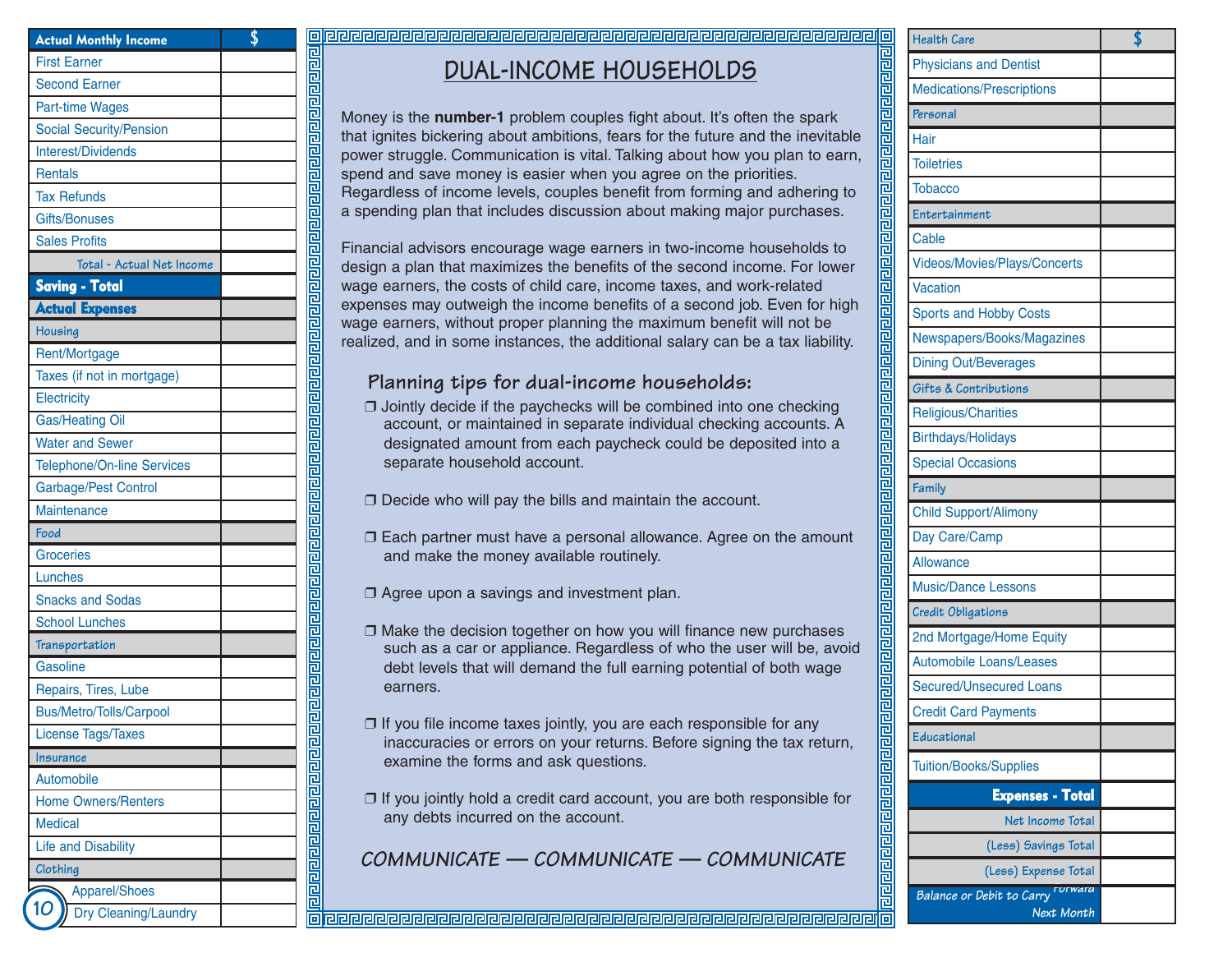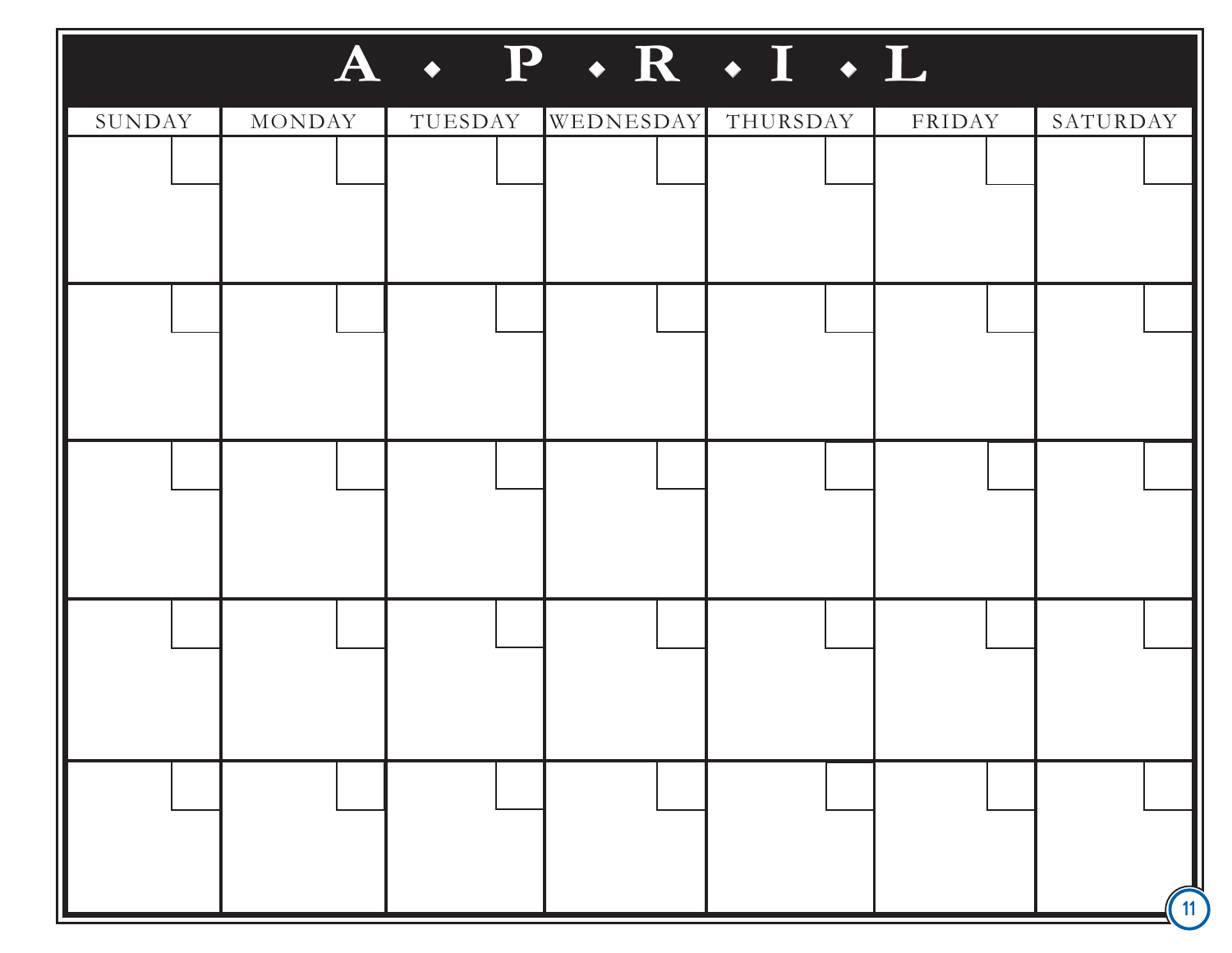| <b>Actual Monthly Income</b>      | \$ |
|-----------------------------------|----|
| <b>First Earner</b>               |    |
| <b>Second Earner</b>              |    |
| <b>Part-time Wages</b>            |    |
| <b>Social Security/Pension</b>    |    |
| <b>Interest/Dividends</b>         |    |
| <b>Rentals</b>                    |    |
| <b>Tax Refunds</b>                |    |
| <b>Gifts/Bonuses</b>              |    |
| <b>Sales Profits</b>              |    |
| Total - Actual Net Income         |    |
| Saving - Total                    |    |
| <b>Actual Expenses</b>            |    |
| Housing                           |    |
| Rent/Mortgage                     |    |
| Taxes (if not in mortgage)        |    |
| Electricity                       |    |
| <b>Gas/Heating Oil</b>            |    |
| <b>Water and Sewer</b>            |    |
| <b>Telephone/On-line Services</b> |    |
| Garbage/Pest Control              |    |
| Maintenance                       |    |
| Food                              |    |
| <b>Groceries</b>                  |    |
| Lunches                           |    |
| <b>Snacks and Sodas</b>           |    |
| <b>School Lunches</b>             |    |
| Transportation                    |    |
| Gasoline                          |    |
| Repairs, Tires, Lube              |    |
| Bus/Metro/Tolls/Carpool           |    |
| <b>License Tags/Taxes</b>         |    |
| Insurance                         |    |
| Automobile                        |    |
| <b>Home Owners/Renters</b>        |    |
| <b>Medical</b>                    |    |
| <b>Life and Disability</b>        |    |
| Clothing                          |    |
| Apparel/Shoes                     |    |
| 12<br>Dry Cleaning/Laundry        |    |

# **PAYING FOR YOUR CHILD'S COLLEGE EDUCATION**

\$ **Health Care**

This is probably the most intensive short-term cash drain on any family's finances. Unlike most other big-ticket items, such as homes or automobiles, that can be paid off in monthly installments, college tuition must be paid out over a relatively short period of time. With tuition at staggeringly high levels throughout the nation, a family's commitment to provide higher education for children can be overwhelming.

Ideally, a long-term plan for college education was initiated from the birth date of your college-bound student. There is no better way to ensure a child's education than a systematic savings plan. But this is not an ideal world — many of us must finance part of the college education out of the monthly family budget.

Before selecting a college, parents need to:

**elelele** 

림 回 卮

包

司 包

包 림 림 阊

elelelelelelelelelel

阊

冋

elelelelelelele

靣 厄 囸

elelelelelel

- 1) Determine how much funding can be available from conventional sources such as savings, income from the family budget, trusts, and part-time jobs, if more money is needed.
- 2) Explore the availability of scholarships, low-interest student and parent loans, second mortgages, and conventional loans.
- 3) Examine their own life insurance polices and retirement programs to ensure that college funds will be available in the event of their death.

Cost is not the only factor to be considered when selecting a college. While private colleges are generally more expensive than public colleges, they often have a wealth of financial aid programs that will make the tuition bite less severe. Many state and community colleges also have scholarships and loans available.

Libraries and bookstores carry many excellent college guides that give detailed information on individual college tuition charges and academic programs. Keep in mind that most colleges have a financial aid office to assist students in determining when financial assistance may be available.

**Tuition and associated fees increase by 6% each year.**

| <b>Health Care</b>                                | \$ |
|---------------------------------------------------|----|
| <b>Physicians and Dentist</b>                     |    |
| Medications/Prescriptions                         |    |
| Personal                                          |    |
| Hair                                              |    |
| <b>Toiletries</b>                                 |    |
| <b>Tobacco</b>                                    |    |
| Entertainment                                     |    |
| Cable                                             |    |
| Videos/Movies/Plays/Concerts                      |    |
| Vacation                                          |    |
| <b>Sports and Hobby Costs</b>                     |    |
| Newspapers/Books/Magazines                        |    |
| <b>Dining Out/Beverages</b>                       |    |
| Gifts & Contributions                             |    |
| <b>Religious/Charities</b>                        |    |
| <b>Birthdays/Holidays</b>                         |    |
| <b>Special Occasions</b>                          |    |
| Family                                            |    |
| <b>Child Support/Alimony</b>                      |    |
| Day Care/Camp                                     |    |
| <b>Allowance</b>                                  |    |
| <b>Music/Dance Lessons</b>                        |    |
| Credit Obligations                                |    |
| 2nd Mortgage/Home Equity                          |    |
| <b>Automobile Loans/Leases</b>                    |    |
| <b>Secured/Unsecured Loans</b>                    |    |
| <b>Credit Card Payments</b>                       |    |
| Educational                                       |    |
| <b>Tuition/Books/Supplies</b>                     |    |
| <b>Expenses - Total</b>                           |    |
| Net Income Total                                  |    |
| (Less) Savings Total                              |    |
| (Less) Expense Total                              |    |
| orwara<br>Balance or Debit to Carry<br>Next Month |    |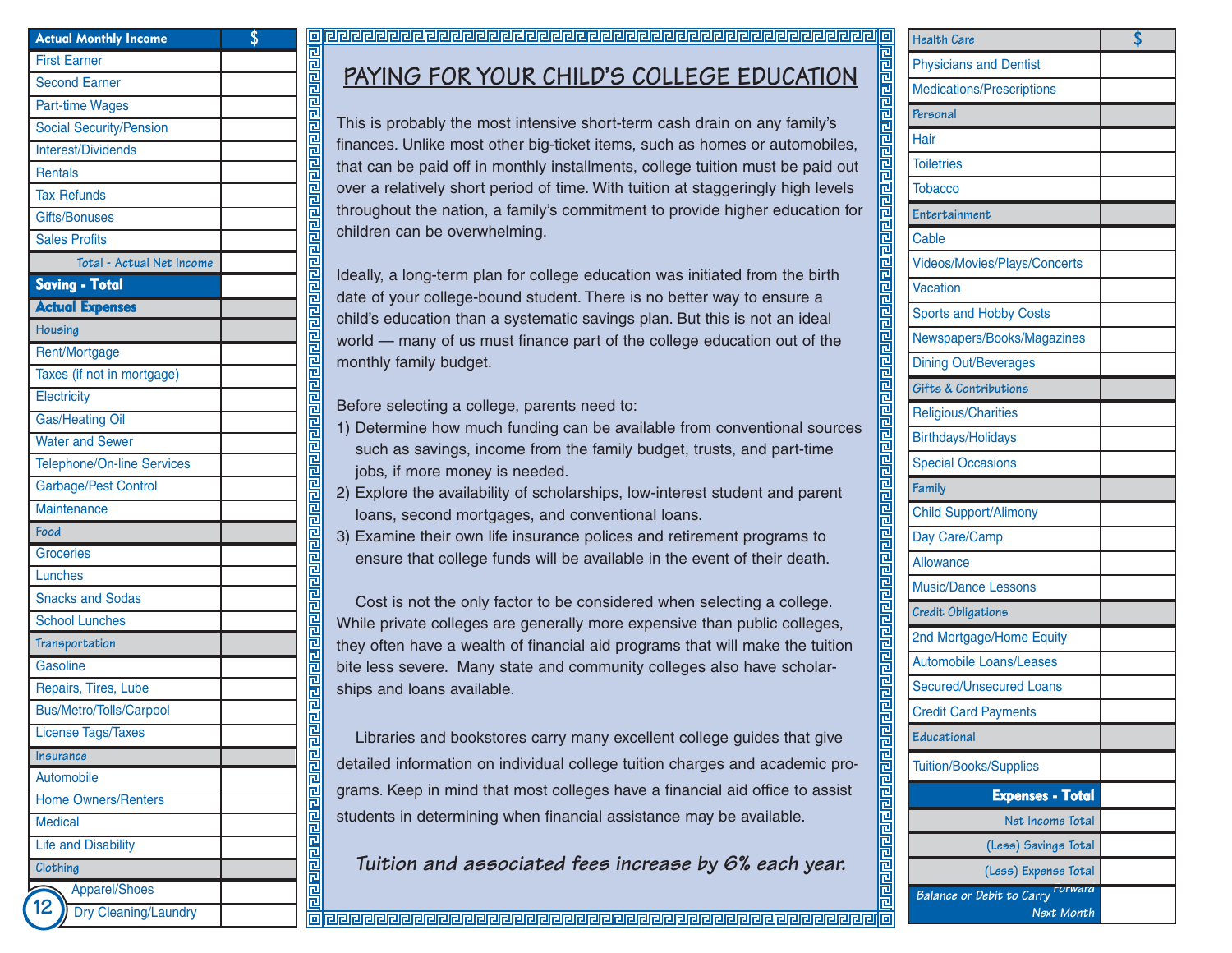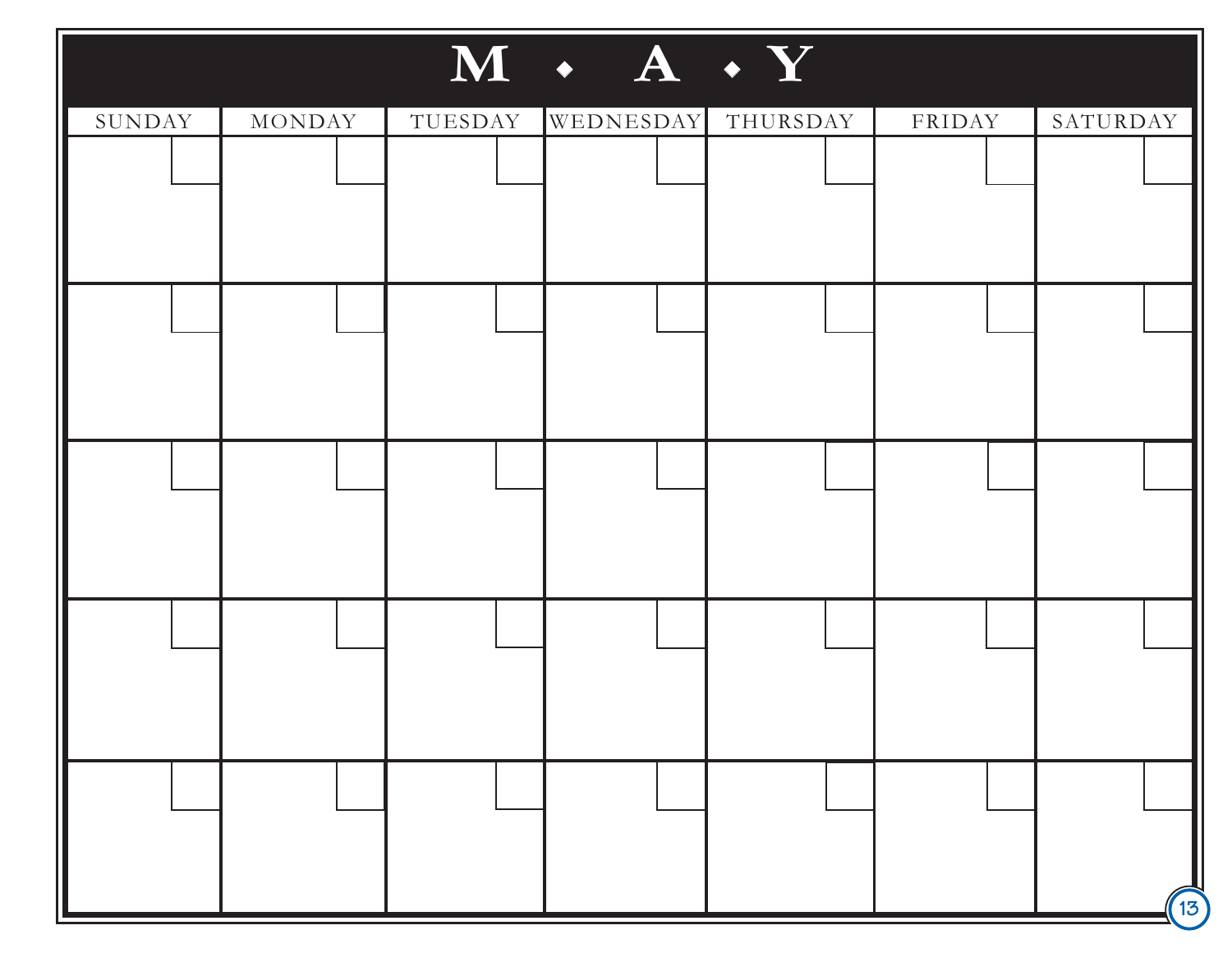# ANNUAL INCOME, SAVING & EXPENSE CHART **ANNUAL INCOME, SAVING & EXPENSE CHART**  $\overline{14}$

|                                     | JAN. | FEB. | MAR. | APR. | NAY | JUNE | <b>ATOC</b> |
|-------------------------------------|------|------|------|------|-----|------|-------------|
| <b>TINCOME</b><br>ACTUAL MONTHL'    |      |      |      |      |     |      |             |
| First Earner                        |      |      |      |      |     |      |             |
| Second Earner                       |      |      |      |      |     |      |             |
| Part-time                           |      |      |      |      |     |      |             |
| Social Security/Pension             |      |      |      |      |     |      |             |
| Interest/Dividends                  |      |      |      |      |     |      |             |
| Rentals                             |      |      |      |      |     |      |             |
| Tax Refunds                         |      |      |      |      |     |      |             |
| Gifts/Bonuses                       |      |      |      |      |     |      |             |
| Sales Profits                       |      |      |      |      |     |      |             |
| TOTAL                               |      |      |      |      |     |      |             |
| <b>SAVING</b>                       |      |      |      |      |     |      |             |
| Saving/Investment/Retirement        |      |      |      |      |     |      |             |
| <b>ACTUAL EXPENSES</b>              |      |      |      |      |     |      |             |
| <b>HOUSING</b>                      |      |      |      |      |     |      |             |
| Rent/Mortgage/2nd Mortgage          |      |      |      |      |     |      |             |
| Property Taxes (if not in mortgage) |      |      |      |      |     |      |             |
| Electricity/Gas/Heating Oil         |      |      |      |      |     |      |             |
| Water & Sewer                       |      |      |      |      |     |      |             |
| Telephone/On-line Services          |      |      |      |      |     |      |             |
| Garbage/Pest Control                |      |      |      |      |     |      |             |
| Maintenance                         |      |      |      |      |     |      |             |
| Housekeeping Services               |      |      |      |      |     |      |             |
| FOOD                                |      |      |      |      |     |      |             |
| Groceries                           |      |      |      |      |     |      |             |
| Lunches/Snacks/Beverages            |      |      |      |      |     |      |             |
| School Lunches                      |      |      |      |      |     |      |             |
| <b>TRANSPORTATION</b>               |      |      |      |      |     |      |             |
| Gasoline/Auto Maintenance           |      |      |      |      |     |      |             |
| Bus/Metro/Parking/Tolls/Carpool     |      |      |      |      |     |      |             |
| License Tags/Taxes                  |      |      |      |      |     |      |             |
|                                     |      |      |      |      |     |      |             |
|                                     |      |      |      |      |     |      |             |

Ξ

 $\begin{array}{c} \hline \end{array}$ 

 $\Box$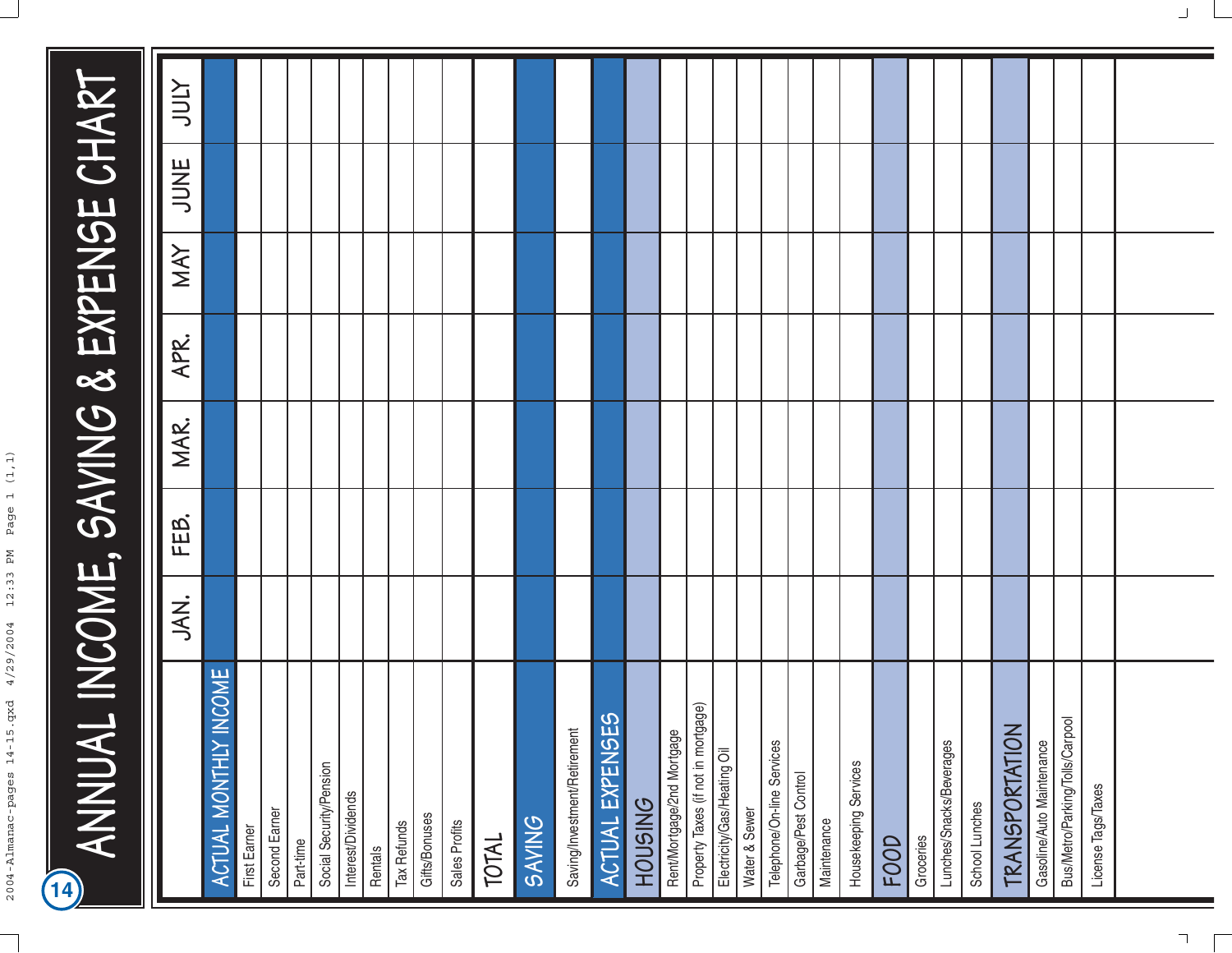$\top$ 

| $\sigma$<br>$\mathbf{\Omega}$<br>4<br>$2004 - A1$ manac-pages $14 - 7$ | $\omega$<br>$\mathbf{\Omega}$<br>2004 | άā<br>ΣĀ | $\alpha$<br>ヒ |  |  |
|------------------------------------------------------------------------|---------------------------------------|----------|---------------|--|--|
| INSURANCE                                                              |                                       |          |               |  |  |
| Automobile                                                             |                                       |          |               |  |  |
| Home Owners/Renters                                                    |                                       |          |               |  |  |
| Medical/Life/Disability                                                |                                       |          |               |  |  |
| Life and Disability                                                    |                                       |          |               |  |  |
| <b>CLOTHING</b>                                                        |                                       |          |               |  |  |
| Apparel/Shoes                                                          |                                       |          |               |  |  |
| Dry Cleaning/Laundry                                                   |                                       |          |               |  |  |
| <b>HEALTH CARE</b>                                                     |                                       |          |               |  |  |
| Physicians and Dentist                                                 |                                       |          |               |  |  |
| Medication/Prescriptions                                               |                                       |          |               |  |  |
| PERSONAL                                                               |                                       |          |               |  |  |
| Hair/Nails                                                             |                                       |          |               |  |  |
| Toiletries                                                             |                                       |          |               |  |  |
| Tobacco                                                                |                                       |          |               |  |  |
| $\vdash$<br>ENTERTAINMEN                                               |                                       |          |               |  |  |
| Cable                                                                  |                                       |          |               |  |  |
| Videos/Movies/Plays/Concerts                                           |                                       |          |               |  |  |
| Vacation                                                               |                                       |          |               |  |  |
| Sports and Hobbies' Fees                                               |                                       |          |               |  |  |
| Newspaper/Books/Magazines                                              |                                       |          |               |  |  |
| Dining Out/Beverages                                                   |                                       |          |               |  |  |
| GIFTS & CONTRIBUTIONS                                                  |                                       |          |               |  |  |
| Religious/Charities                                                    |                                       |          |               |  |  |
| Birthdays/Holidays                                                     |                                       |          |               |  |  |
| nza, etc.<br>Chaunkah, Christmas, Kwar                                 |                                       |          |               |  |  |
| FAMILY                                                                 |                                       |          |               |  |  |
| Child Care                                                             |                                       |          |               |  |  |
| Allowance                                                              |                                       |          |               |  |  |
| Music/Dance Lessons/Sports                                             |                                       |          |               |  |  |
| Child Support/Alimony                                                  |                                       |          |               |  |  |
| EDUCATION                                                              |                                       |          |               |  |  |
| Tuition/Books/Supplies                                                 |                                       |          |               |  |  |
| <b>CREDIT OBLIGATIONS</b>                                              |                                       |          |               |  |  |
| Automobile Loans/Leases                                                |                                       |          |               |  |  |
| Secured Loans                                                          |                                       |          |               |  |  |
| <b>Unsecured Loans</b>                                                 |                                       |          |               |  |  |
| Credit Card Payments                                                   |                                       |          |               |  |  |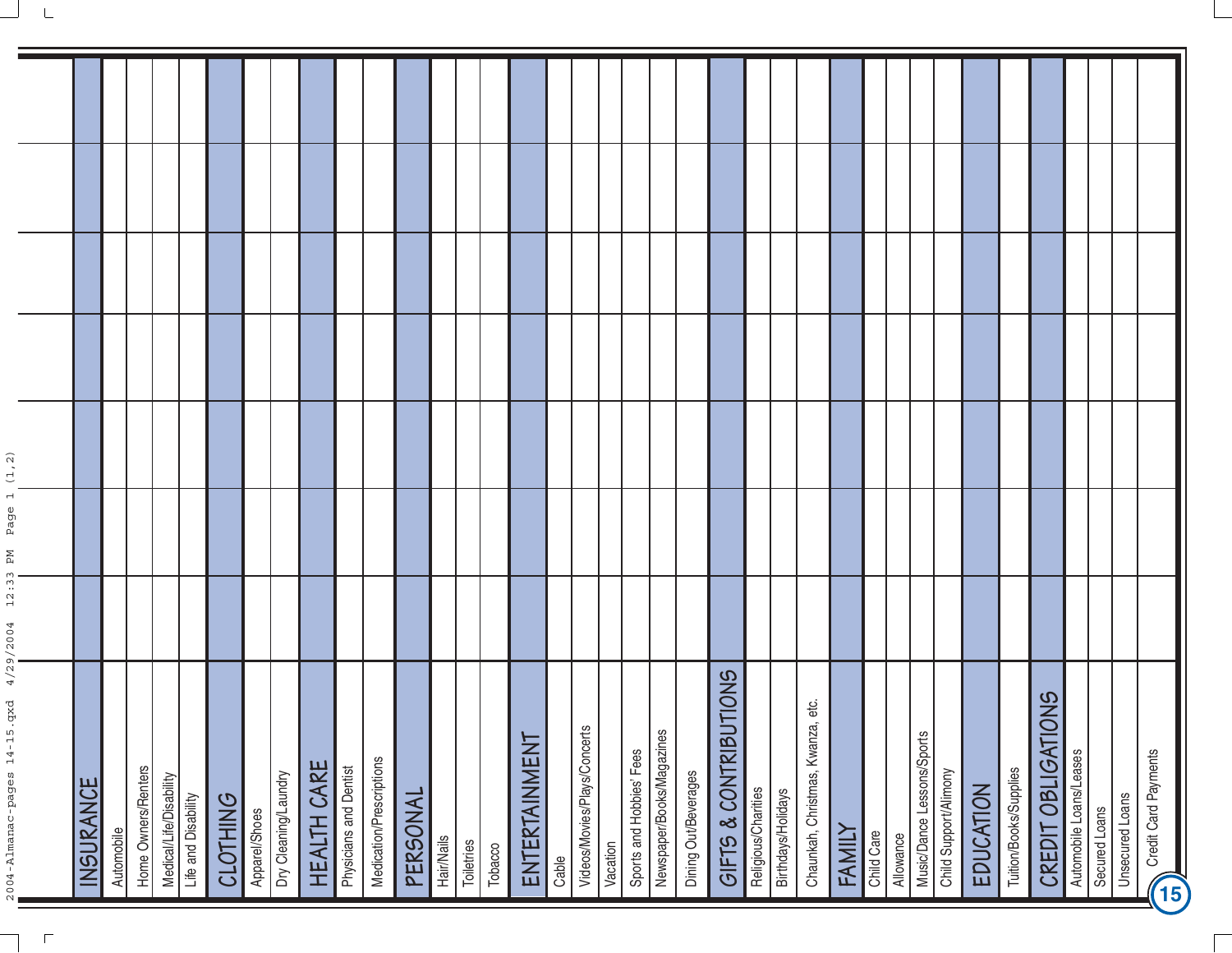# ANNUAL INCOME, SAVING & EXPENSE CHART **ANNUAL INCOME, SAVING & EXPENSE CHART**  $\boxed{16}$

|                                              | AUG. | SEPT. | 00T. | XON | DEC. | TOTAL |
|----------------------------------------------|------|-------|------|-----|------|-------|
| ACTUAL MONTHLY INCOME                        |      |       |      |     |      |       |
| First Earner                                 |      |       |      |     |      |       |
| Second Earner                                |      |       |      |     |      |       |
| Part-time                                    |      |       |      |     |      |       |
| Social Security/Pension                      |      |       |      |     |      |       |
| Interest/Dividends                           |      |       |      |     |      |       |
| Rentals                                      |      |       |      |     |      |       |
| Tax Refunds                                  |      |       |      |     |      |       |
| Gifts/Bonuses                                |      |       |      |     |      |       |
| Sales Profits                                |      |       |      |     |      |       |
| TOTAL                                        |      |       |      |     |      |       |
| <b>SAVING</b>                                |      |       |      |     |      |       |
| Saving/Investment/Retirement                 |      |       |      |     |      |       |
| <b>SES</b><br><b>EXPENS</b><br><b>ACTUAL</b> |      |       |      |     |      |       |
| <b>HOUSING</b>                               |      |       |      |     |      |       |
| Rent/Mortgage/2nd Mortgage                   |      |       |      |     |      |       |
| Property Taxes (if not in mortgage)          |      |       |      |     |      |       |
| Electricity/Gas/Heating Oil                  |      |       |      |     |      |       |
| Water & Sewer                                |      |       |      |     |      |       |
| Telephone/On-line Services                   |      |       |      |     |      |       |
| Garbage/Pest Control                         |      |       |      |     |      |       |
| Maintenance                                  |      |       |      |     |      |       |
| Housekeeping Services                        |      |       |      |     |      |       |
| FOOD                                         |      |       |      |     |      |       |
| Groceries                                    |      |       |      |     |      |       |
| Lunches/Snacks/Beverages                     |      |       |      |     |      |       |
| School Lunches                               |      |       |      |     |      |       |
| $ \xi $<br>TRANSPORTATI                      |      |       |      |     |      |       |
| Gasoline/Auto Maintenance                    |      |       |      |     |      |       |
| Bus/Metro/Parking/Tolls/Carpool              |      |       |      |     |      |       |
| License Tags/Taxes                           |      |       |      |     |      |       |
|                                              |      |       |      |     |      |       |
|                                              |      |       |      |     |      |       |

Ξ

 $\Box$ 

 $\begin{array}{c} \hline \end{array}$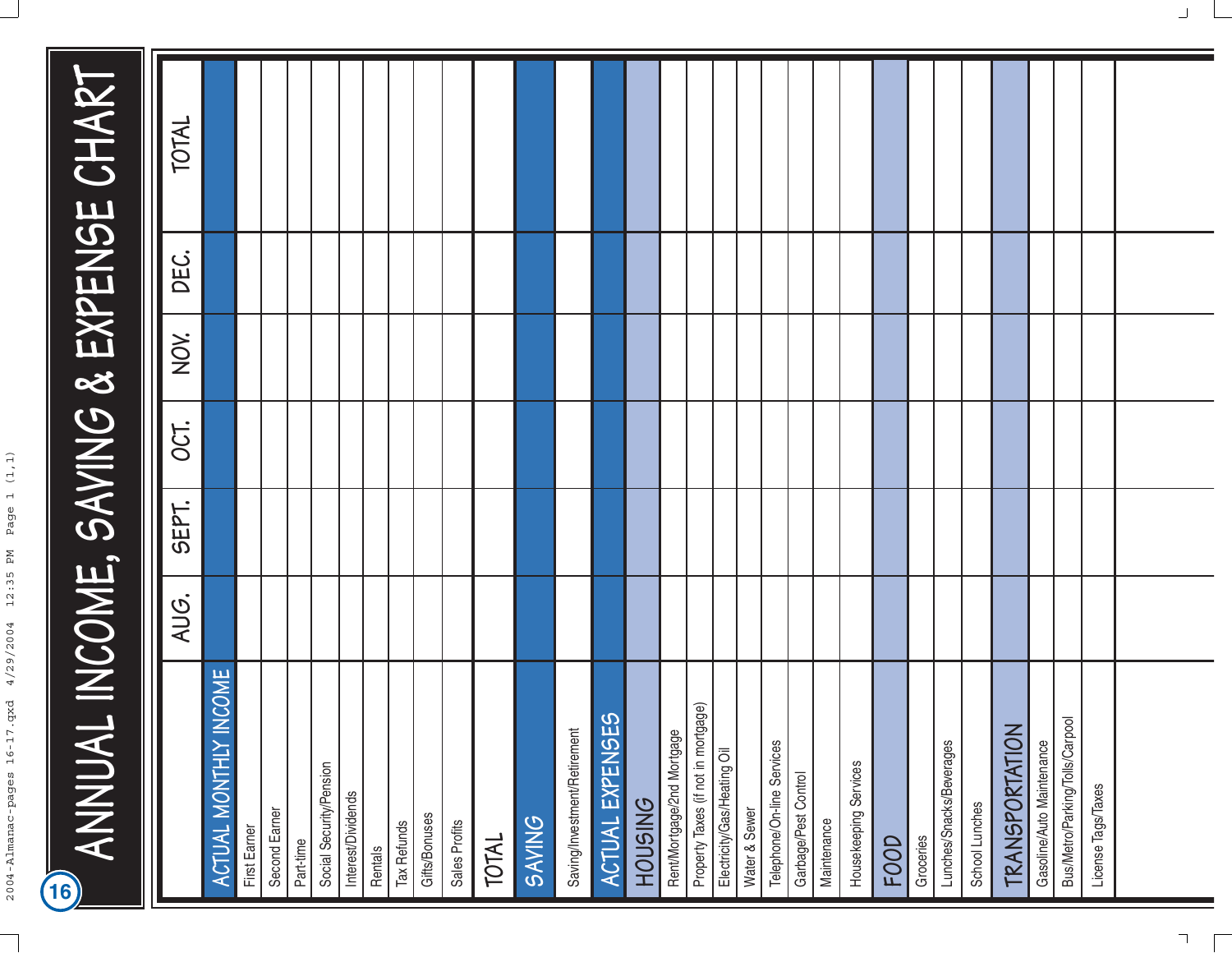$\overline{\phantom{a}}$ 

| $\widehat{\mathcal{N}}$<br>$\overline{\square}$<br>$\mathbb U$<br>Pag                                                                                |                  |            |                     |                         |                     |          |               |                      |                    |                        |                          |          |            |            |         |                   |       |                              |          |                          |                           |                      |                              |                     |                    |                                     |        |            |           |                                                     |           |                        |                           |                         |               |                                                |  |
|------------------------------------------------------------------------------------------------------------------------------------------------------|------------------|------------|---------------------|-------------------------|---------------------|----------|---------------|----------------------|--------------------|------------------------|--------------------------|----------|------------|------------|---------|-------------------|-------|------------------------------|----------|--------------------------|---------------------------|----------------------|------------------------------|---------------------|--------------------|-------------------------------------|--------|------------|-----------|-----------------------------------------------------|-----------|------------------------|---------------------------|-------------------------|---------------|------------------------------------------------|--|
| ΣÑ<br>LO.<br>$\omega$<br>S.<br>$\overline{ }$<br>2004<br>$\sigma$<br>$\mathbf{\Omega}$<br>$\overline{\phantom{a}}$<br>$2004 - A1$ manac-pages $16$ - | <b>INSURANCE</b> | Automobile | Home Owners/Renters | Medical/Life/Disability | Life and Disability | CLOTHING | Apparel/Shoes | Dry Cleaning/Laundry | <b>HEALTH CARE</b> | Physicians and Dentist | Medication/Prescriptions | PERSONAL | Hair/Nails | Toiletries | Tobacco | 戸<br>ENTERTAINMEN | Cable | Videos/Movies/Plays/Concerts | Vacation | Sports and Hobbies' Fees | Newspaper/Books/Magazines | Dining Out/Beverages | BUTIONS<br>& CONTRI<br>GIFTS | Religious/Charities | Birthdays/Holidays | θĊ.<br>Chaunkah, Christmas, Kwanza, | FAMILY | Child Care | Allowance | Music/Dance Lessons/Sports<br>Child Support/Alimony | EDUCATION | Tuition/Books/Supplies | <b>CREDIT OBLIGATIONS</b> | Automobile Loans/Leases | Secured Loans | Credit Card Payments<br><b>Unsecured Loans</b> |  |

Ξ

 $\overline{\phantom{0}}$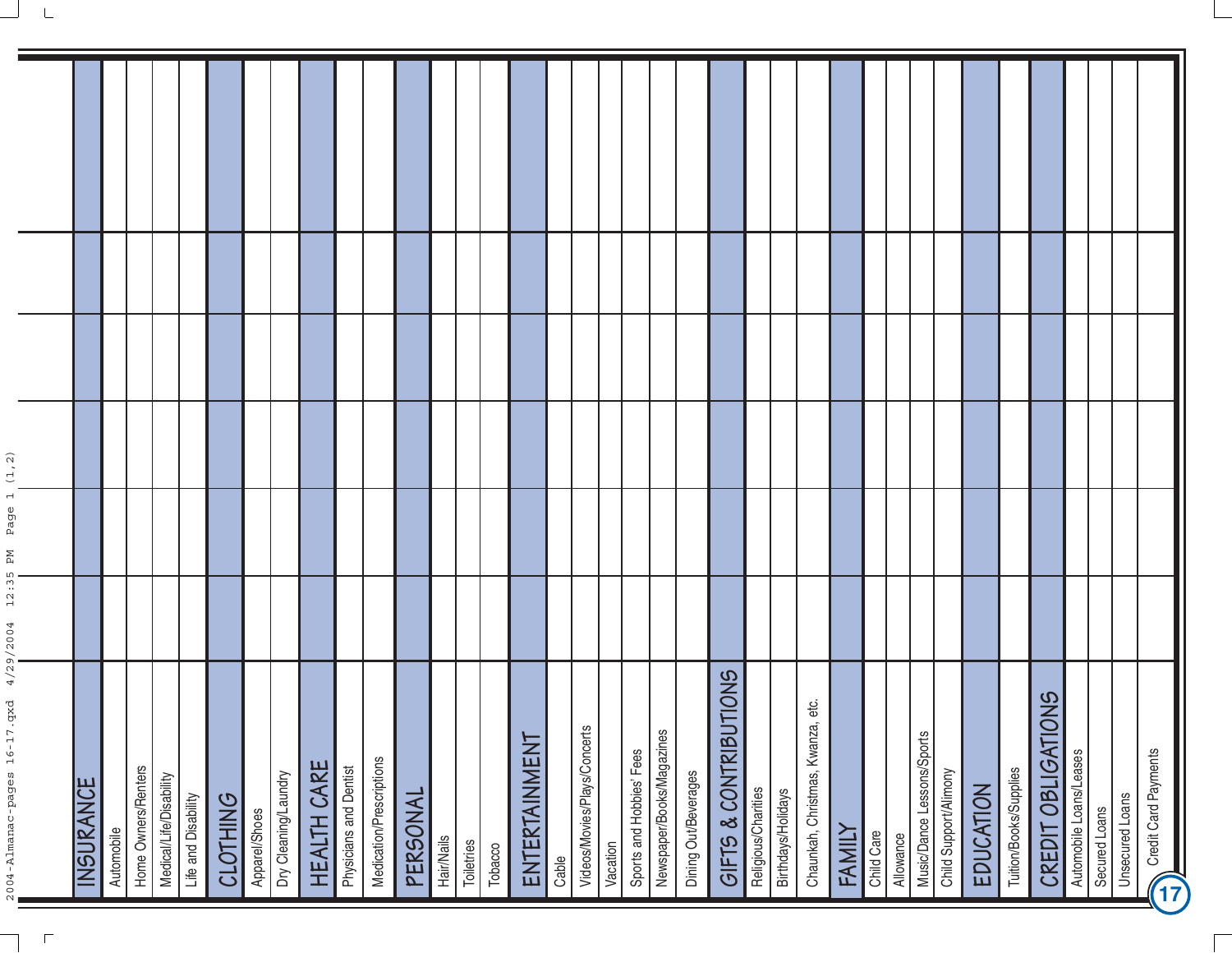| <b>Actual Monthly Income</b>      | \$ |
|-----------------------------------|----|
| <b>First Earner</b>               |    |
| <b>Second Earner</b>              |    |
| <b>Part-time Wages</b>            |    |
| <b>Social Security/Pension</b>    |    |
| <b>Interest/Dividends</b>         |    |
| <b>Rentals</b>                    |    |
| <b>Tax Refunds</b>                |    |
| <b>Gifts/Bonuses</b>              |    |
| <b>Sales Profits</b>              |    |
| Total - Actual Net Income         |    |
| <b>Saving - Total</b>             |    |
| <b>Actual Expenses</b>            |    |
| <b>Housing</b>                    |    |
| Rent/Mortgage                     |    |
| Taxes (if not in mortgage)        |    |
| Electricity                       |    |
| <b>Gas/Heating Oil</b>            |    |
| <b>Water and Sewer</b>            |    |
| Telephone/On-line Services        |    |
| Garbage/Pest Control              |    |
| Maintenance                       |    |
| Food                              |    |
| <b>Groceries</b>                  |    |
| Lunches                           |    |
| <b>Snacks and Sodas</b>           |    |
| <b>School Lunches</b>             |    |
| Transportation                    |    |
| Gasoline                          |    |
| Repairs, Tires, Lube              |    |
| <b>Bus/Metro/Tolls/Carpool</b>    |    |
| <b>License Tags/Taxes</b>         |    |
| Insurance                         |    |
| Automobile                        |    |
| <b>Home Owners/Renters</b>        |    |
| <b>Medical</b>                    |    |
| <b>Life and Disability</b>        |    |
| Clothing                          |    |
| Apparel/Shoes                     |    |
| 18<br><b>Dry Cleaning/Laundry</b> |    |

elelelelel

同

# **HOUSING COSTS AND REMODELING**

**heider besteht der Grenzen der Sternen der Sternen der Sternen der Sternen der Sternen der Sternen der Sternen**<br>In der Sternen der Sternen der Sternen der Sternen der Sternen der Sternen der Sternen der Sternen der Sterne

If you're finding the purchase of a new home an overwhelming prospect, you're not alone. For many people, an affordable alternative to buying a new home is to stay put and remodel their present house by adding more space or renovating. Home remodeling is a multi billion-dollar industry in the United States.

<u>alah perangan pendapan pembana pendapan pendapan pendapan pendapan pendapan pendapan pendapan pendapan pendap</u> While remodeling can be less expensive than buying a new home, it still represents a considerable investment. As with most worthwhile projects, planning is essential. Please consider the following tips before starting your remodeling project:

- Deal with a qualified and reliable remodeling contractor. It's best to get at least three estimates. Check each contractor's references with local home building and/or remodeling associations and previous customers. Avoid contractors who can't furnish a list of satisfied customers. Ask references the right questions:
	- Was the work done on budget?
	- Was the work done on time?
	- Was the contractor tidy and courteous? The workers?
	- Can the contractor handle finish carpentry work?
- Do not sign a contract until you are absolutely confident you understand all the fine print. When possible, consult an attorney on contracts for major renovations. Default on a legal contract could result in a lien on your property, and, even worse, possible loss of your home to satisfy the debt.
- Arrange the financing carefully. Few families pay for remodeling in cash. Many financial institutions offer second mortgages and home equity loans secured by your house. The interest charges on second mortgages and home equity loans are an income tax deduction.
- Structure your contract so that the contractor will be paid in stages: 30% prior to the project's start; 30% when the work is half done; and the remainder upon completion. Many states have statues that require contractors to warranty their work.

**Inspect the work in progress; ask questions. Remember, it's your home that is being remodeled.**

| <b>Health Care</b>                              | \$ |
|-------------------------------------------------|----|
| <b>Physicians and Dentist</b>                   |    |
| <b>Medications/Prescriptions</b>                |    |
| Personal                                        |    |
| Hair                                            |    |
| <b>Toiletries</b>                               |    |
| <b>Tobacco</b>                                  |    |
| Entertainment                                   |    |
| Cable                                           |    |
| Videos/Movies/Plays/Concerts                    |    |
| <b>Vacation</b>                                 |    |
| <b>Sports and Hobby Costs</b>                   |    |
| Newspapers/Books/Magazines                      |    |
| <b>Dining Out/Beverages</b>                     |    |
| Gifts & Contributions                           |    |
| <b>Religious/Charities</b>                      |    |
| <b>Birthdays/Holidays</b>                       |    |
| <b>Special Occasions</b>                        |    |
| Family                                          |    |
| <b>Child Support/Alimony</b>                    |    |
| Day Care/Camp                                   |    |
| <b>Allowance</b>                                |    |
| <b>Music/Dance Lessons</b>                      |    |
| Credit Obligations                              |    |
| 2nd Mortgage/Home Equity                        |    |
| <b>Automobile Loans/Leases</b>                  |    |
| <b>Secured/Unsecured Loans</b>                  |    |
| <b>Credit Card Payments</b>                     |    |
| Educational                                     |    |
| <b>Tuition/Books/Supplies</b>                   |    |
| <b>Expenses - Total</b>                         |    |
| Net Income Total                                |    |
| (Less) Savings Total                            |    |
| (Less) Expense Total                            |    |
|                                                 |    |
| wara<br>Balance or Debit to Carry<br>Next Month |    |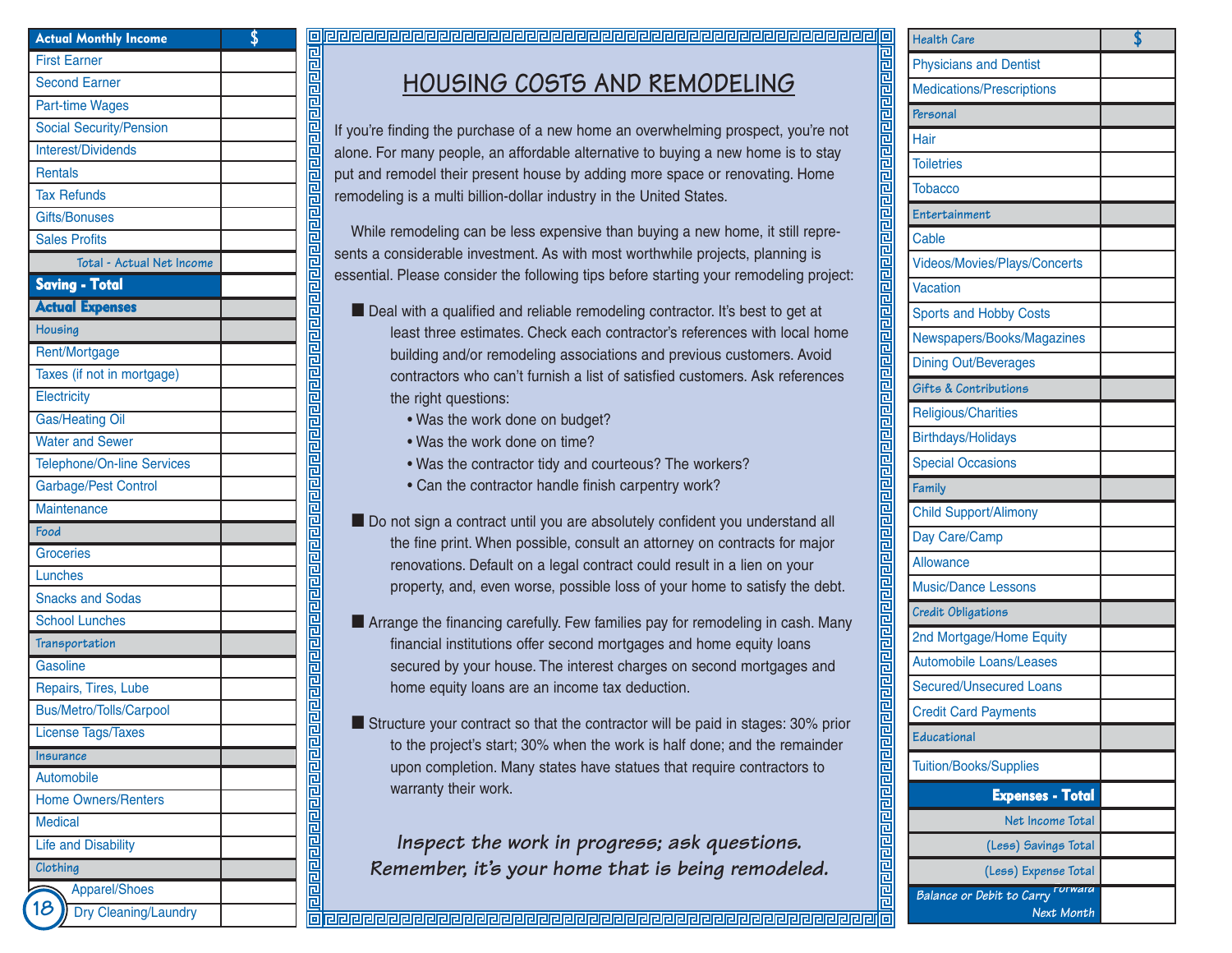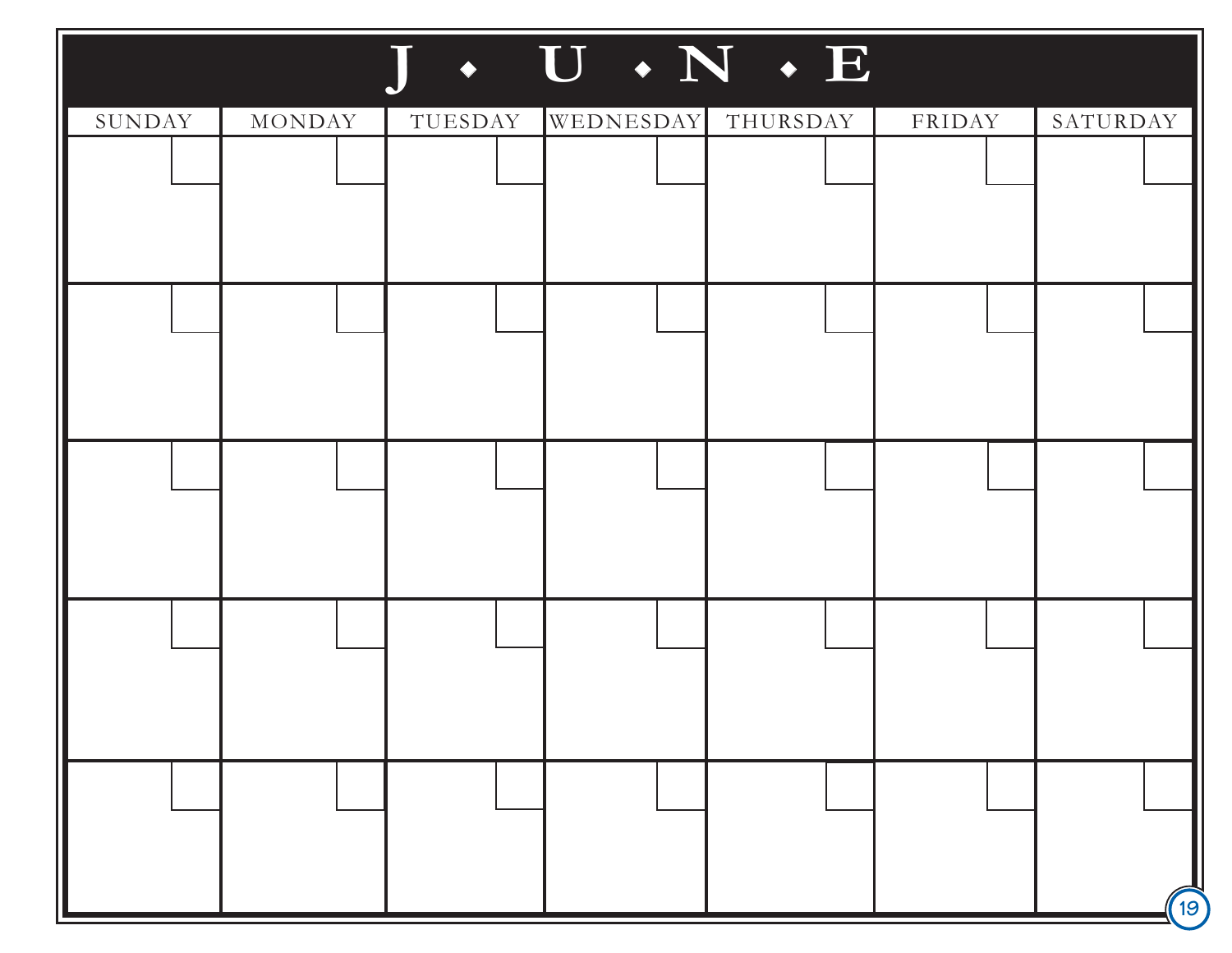| <b>Actual Monthly Income</b>      | \$ |
|-----------------------------------|----|
| <b>First Earner</b>               |    |
| <b>Second Earner</b>              |    |
| <b>Part-time Wages</b>            |    |
| <b>Social Security/Pension</b>    |    |
| Interest/Dividends                |    |
| <b>Rentals</b>                    |    |
| <b>Tax Refunds</b>                |    |
| <b>Gifts/Bonuses</b>              |    |
| <b>Sales Profits</b>              |    |
| Total - Actual Net Income         |    |
| <b>Saving - Total</b>             |    |
| <b>Actual Expenses</b>            |    |
| Housing                           |    |
| Rent/Mortgage                     |    |
| Taxes (if not in mortgage)        |    |
| Electricity                       |    |
| <b>Gas/Heating Oil</b>            |    |
| <b>Water and Sewer</b>            |    |
| <b>Telephone/On-line Services</b> |    |
| Garbage/Pest Control              |    |
| Maintenance                       |    |
| Food                              |    |
| <b>Groceries</b>                  |    |
| Lunches                           |    |
| <b>Snacks and Sodas</b>           |    |
| School Lunches                    |    |
| Transportation                    |    |
| Gasoline                          |    |
| Repairs, Tires, Lube              |    |
| <b>Bus/Metro/Tolls/Carpool</b>    |    |
| <b>License Tags/Taxes</b>         |    |
| Insurance                         |    |
| Automobile                        |    |
| <b>Home Owners/Renters</b>        |    |
| <b>Medical</b>                    |    |
| <b>Life and Disability</b>        |    |
| Clothing                          |    |
| Apparel/Shoes                     |    |
| <b>Dry Cleaning/Laundry</b>       |    |

# **HOW MUCH CREDIT CAN YOU AFFORD?**

\$ **Health Care**

Before making the decision to add more debt, you need to make sure that you:

- **Allocate sufficient money for your essentials.**
- **Borrow only for items that you need and can afford.**
- **Borrow only if you're spending less each month than you take home.**
- **1. Start with your monthly take-home pay.**

elelelelel

**lalalalalalala** 

**elelelele** 

This is the amount you have left after taxes and other deductions have been made.

- **2. Subtract the amount you need for necessities and fixed expenses.** This includes savings, your mortgage or rent payment, utilities, food, transportation, child care, medical care, clothing, and recreation. Include payments made on a quarterly, semi-annual, or annual basis, such as insurance and taxes.
- **3. Subtract monthly payments for existing loans and credit cards.**
- **4. The balance is the amount you can safely apply to debt repayment.** Avoid thinking you can spend all this amount, since emergencies do occur, and you may not wish to use your regular savings account to cover small, unexpected expenses.

| <b>Monthly Take Home</b>  |  |
|---------------------------|--|
| <b>Fixed Expenses</b>     |  |
| <b>Loans/Credit Cards</b> |  |
|                           |  |

**Amount Available For Additional Debt**

**\$ \_\_\_\_\_\_\_\_\_\_\_\_\_**

# **HOW TO MANAGE CREDIT CARD USE**

Many people find themselves with credit problems because they don't keep track of purchases they make with their credit cards. A simple method of keeping track of monthly credit card charges is to:

- **1. Determine the total amount you can responsibly charge** on all your credit card accounts during that month.
- **2. Keep track of your credit spending** in the same way you maintain a running balance of your checking account.

- **3. Subtract each amount charged** from the monthly charge limit you set.
- **4. Stop using your credit cards if you draw this balance down to zero.**

| <b>Health Care</b>                   | \$ |
|--------------------------------------|----|
| <b>Physicians and Dentist</b>        |    |
| <b>Medications/Prescriptions</b>     |    |
| Personal                             |    |
| Hair                                 |    |
| <b>Toiletries</b>                    |    |
| <b>Tobacco</b>                       |    |
| Entertainment                        |    |
| Cable                                |    |
| <b>Videos/Movies/Plays/Concerts</b>  |    |
| <b>Vacation</b>                      |    |
| <b>Sports and Hobby Costs</b>        |    |
| Newspapers/Books/Magazines           |    |
| <b>Dining Out/Beverages</b>          |    |
| Gifts & Contributions                |    |
| <b>Religious/Charities</b>           |    |
| <b>Birthdays/Holidays</b>            |    |
| <b>Special Occasions</b>             |    |
| Family                               |    |
| <b>Child Support/Alimony</b>         |    |
| Day Care/Camp                        |    |
| <b>Allowance</b>                     |    |
| <b>Music/Dance Lessons</b>           |    |
| Credit Obligations                   |    |
| 2nd Mortgage/Home Equity             |    |
| <b>Automobile Loans/Leases</b>       |    |
| <b>Secured/Unsecured Loans</b>       |    |
| <b>Credit Card Payments</b>          |    |
| Educational                          |    |
| <b>Tuition/Books/Supplies</b>        |    |
| <b>Expenses - Total</b>              |    |
| Net Income Total                     |    |
| (Less) Savings Total                 |    |
| (Less) Expense Total                 |    |
| rorwara<br>Balance or Debit to Carry |    |
| Next Month                           |    |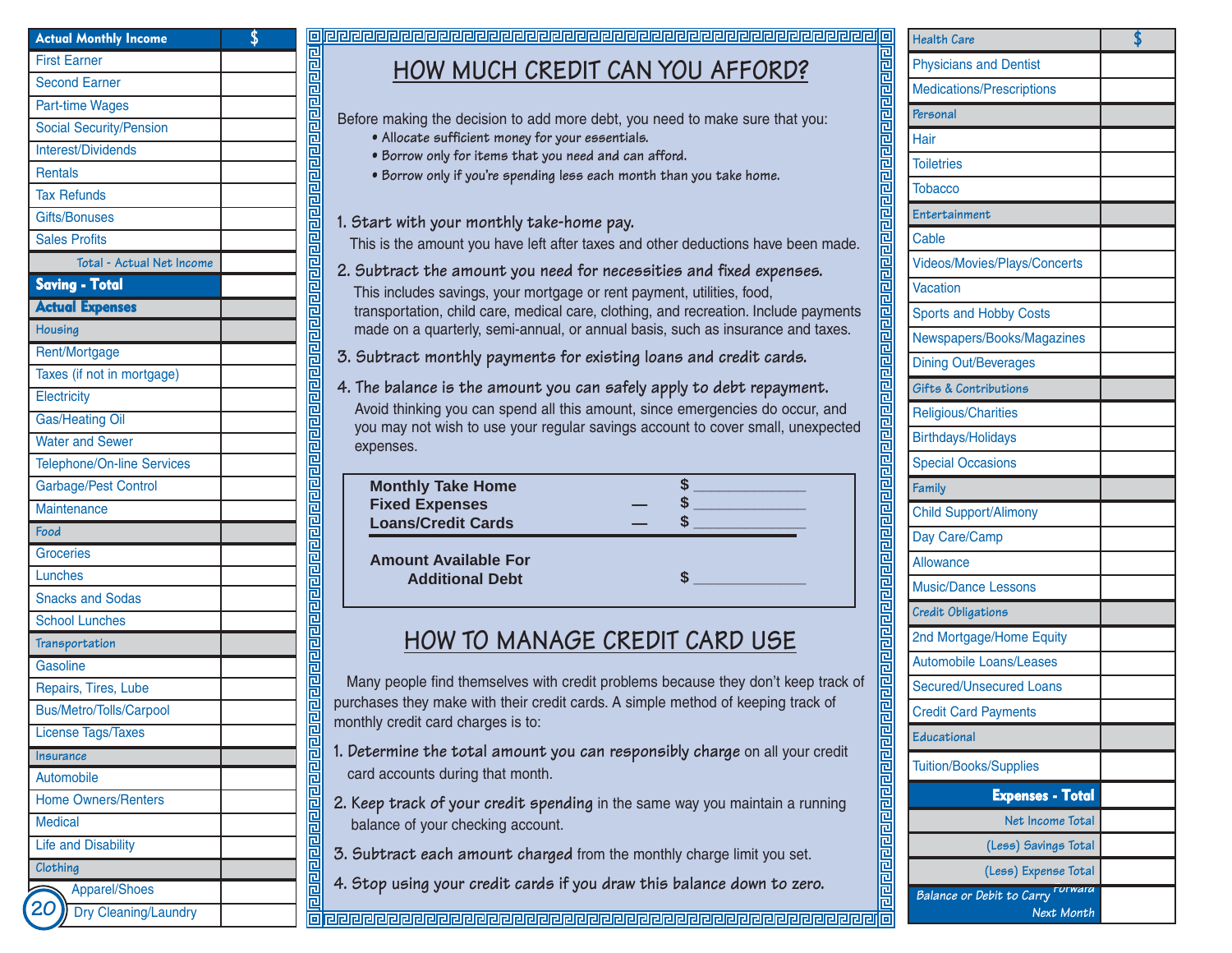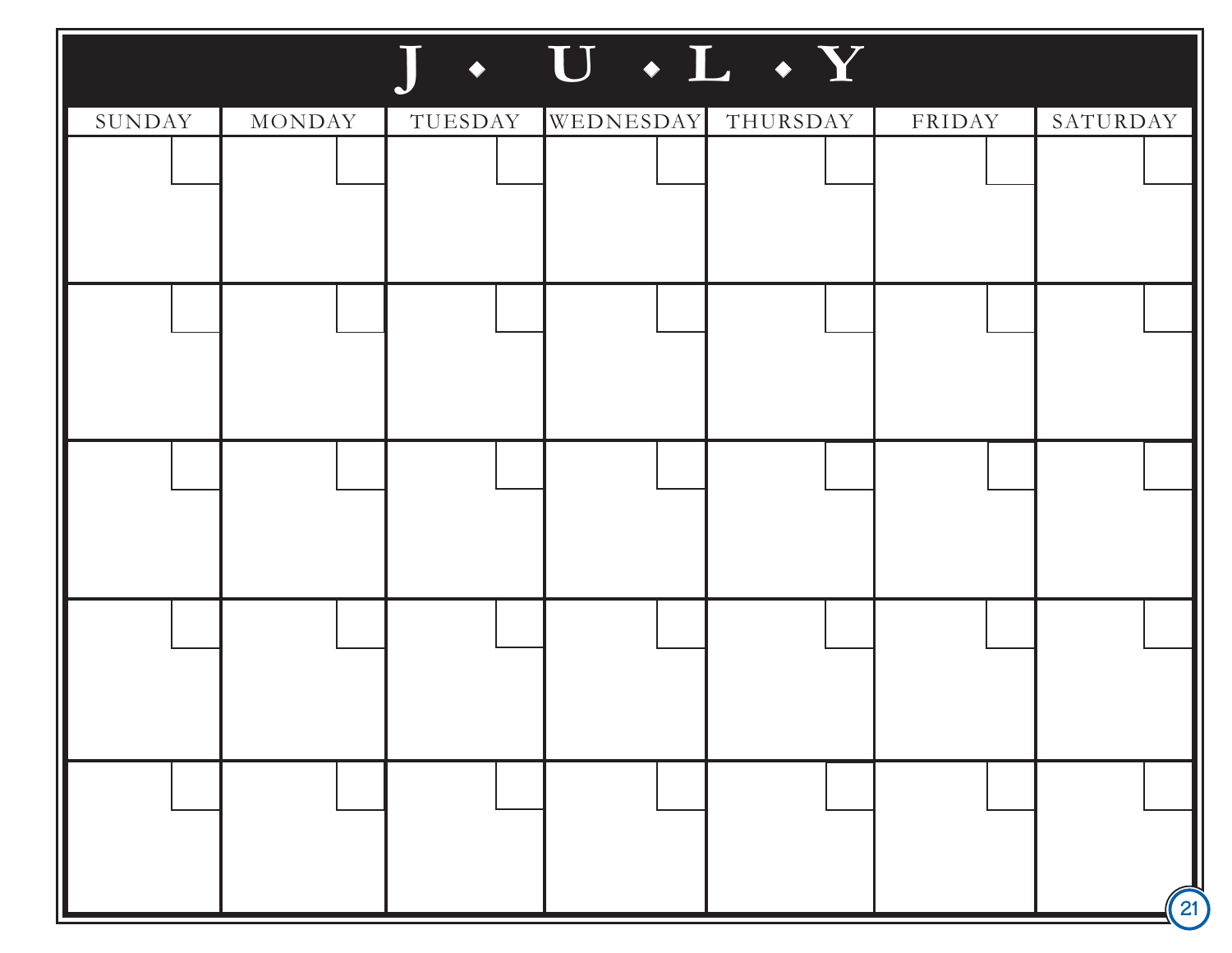| <b>Actual Monthly Income</b>      | \$ |
|-----------------------------------|----|
| <b>First Earner</b>               |    |
| <b>Second Earner</b>              |    |
| <b>Part-time Wages</b>            |    |
| <b>Social Security/Pension</b>    |    |
| Interest/Dividends                |    |
| <b>Rentals</b>                    |    |
| <b>Tax Refunds</b>                |    |
| <b>Gifts/Bonuses</b>              |    |
| <b>Sales Profits</b>              |    |
| Total - Actual Net Income         |    |
| <b>Saving - Total</b>             |    |
| <b>Actual Expenses</b>            |    |
| Housing                           |    |
| Rent/Mortgage                     |    |
| Taxes (if not in mortgage)        |    |
| Electricity                       |    |
| <b>Gas/Heating Oil</b>            |    |
| <b>Water and Sewer</b>            |    |
| <b>Telephone/On-line Services</b> |    |
| Garbage/Pest Control              |    |
| Maintenance                       |    |
| Food                              |    |
| <b>Groceries</b>                  |    |
| Lunches                           |    |
| <b>Snacks and Sodas</b>           |    |
| <b>School Lunches</b>             |    |
| Transportation                    |    |
| Gasoline                          |    |
| Repairs, Tires, Lube              |    |
| <b>Bus/Metro/Tolls/Carpool</b>    |    |
| <b>License Tags/Taxes</b>         |    |
| <b>Insurance</b>                  |    |
| Automobile                        |    |
| <b>Home Owners/Renters</b>        |    |
| <b>Medical</b>                    |    |
| <b>Life and Disability</b>        |    |
| Clothing                          |    |
| Apparel/Shoes                     |    |
| <b>Dry Cleaning/Laundry</b>       |    |

# **TRAVEL/VA C ATIONS**

\$ **Health Care**

# **VACATION BUDGET TRANSPORTATION** \$ Car/Rental/Maintenance Airplane **Train Taxis Gasoline Tolls LODGING FOOD** Breakfast Lunch Dinner/Snacks **Tips ENTERTAINMENT TELEPHONE LAUNDRY SOUVENIRS PHOTOGRAPHY EMERGENCY MONEY MISCELLANEOUS** Children's spending money Adult's allowance **TOTALS**

림

<u>गगगगणगणगणगणानामण</u>

包 靣 匸 包 囸 囸

elelelelel

Do some careful research before you take off on a holiday, business, or personal trip. Real travel bargains do exist. Contact an airline reservation agent or travel agent to determine the lowest possible fare. You can lower the cost of the airline ticket considerably by including a Saturdaynight stayover. The best prices for international airfare are usually offered during January. Check with your travel agent about the many package deals available.

Driving your automobile affords the most flexibility in planning a vacation. If you decide to drive, check the condition of the tires, belts, battery, and spark plugs. Maintenance is always less expensive than emergency road service.

### **Keep these points in mind regardless of the mode of transportation:**

- ☞ Plan and pack carefully. It's wise to make a list of travel wants and needs. Remember, it is very expensive to buy your necessities at vacation stores.
- ☞ Adjust your travel schedule to take advantage of discount travel packages.
- ☞ Understand any restrictions placed on your purchased airplane or train ticket. Be sure to find out if you're entitled to a full or partial refund in the event your travel plans change.
- ☞ Be sure you can afford to pay for your vacation out of future income before you borrow to go on vacation.
- ☞ Remember, the cheapest seat on a train or airplane will get you there at the same time as the most expensive seat.
- ☞ Occupy your children on long trips with games and books that are not disruptive to the driver or other passengers on a plane or train.

| <b>Health Care</b>               | \$ |
|----------------------------------|----|
| <b>Physicians and Dentist</b>    |    |
| <b>Medications/Prescriptions</b> |    |
| Personal                         |    |
| Hair                             |    |
| <b>Toiletries</b>                |    |
| <b>Tobacco</b>                   |    |
| Entertainment                    |    |
| Cable                            |    |
| Videos/Movies/Plays/Concerts     |    |
| <b>Vacation</b>                  |    |
| <b>Sports and Hobby Costs</b>    |    |
| Newspapers/Books/Magazines       |    |
| <b>Dining Out/Beverages</b>      |    |
| Gifts & Contributions            |    |
| <b>Religious/Charities</b>       |    |
| <b>Birthdays/Holidays</b>        |    |
| <b>Special Occasions</b>         |    |
| Family                           |    |
| <b>Child Support/Alimony</b>     |    |
| Day Care/Camp                    |    |
| Allowance                        |    |
| <b>Music/Dance Lessons</b>       |    |
| <b>Credit Obligations</b>        |    |
| 2nd Mortgage/Home Equity         |    |
| <b>Automobile Loans/Leases</b>   |    |
|                                  |    |
| <b>Secured/Unsecured Loans</b>   |    |
| <b>Credit Card Payments</b>      |    |
| <b>Educational</b>               |    |
| <b>Tuition/Books/Supplies</b>    |    |
| <b>Expenses - Total</b>          |    |
| Net Income Total                 |    |
| (Less) Savings Total             |    |
| (Less) Expense Total<br>rorwara  |    |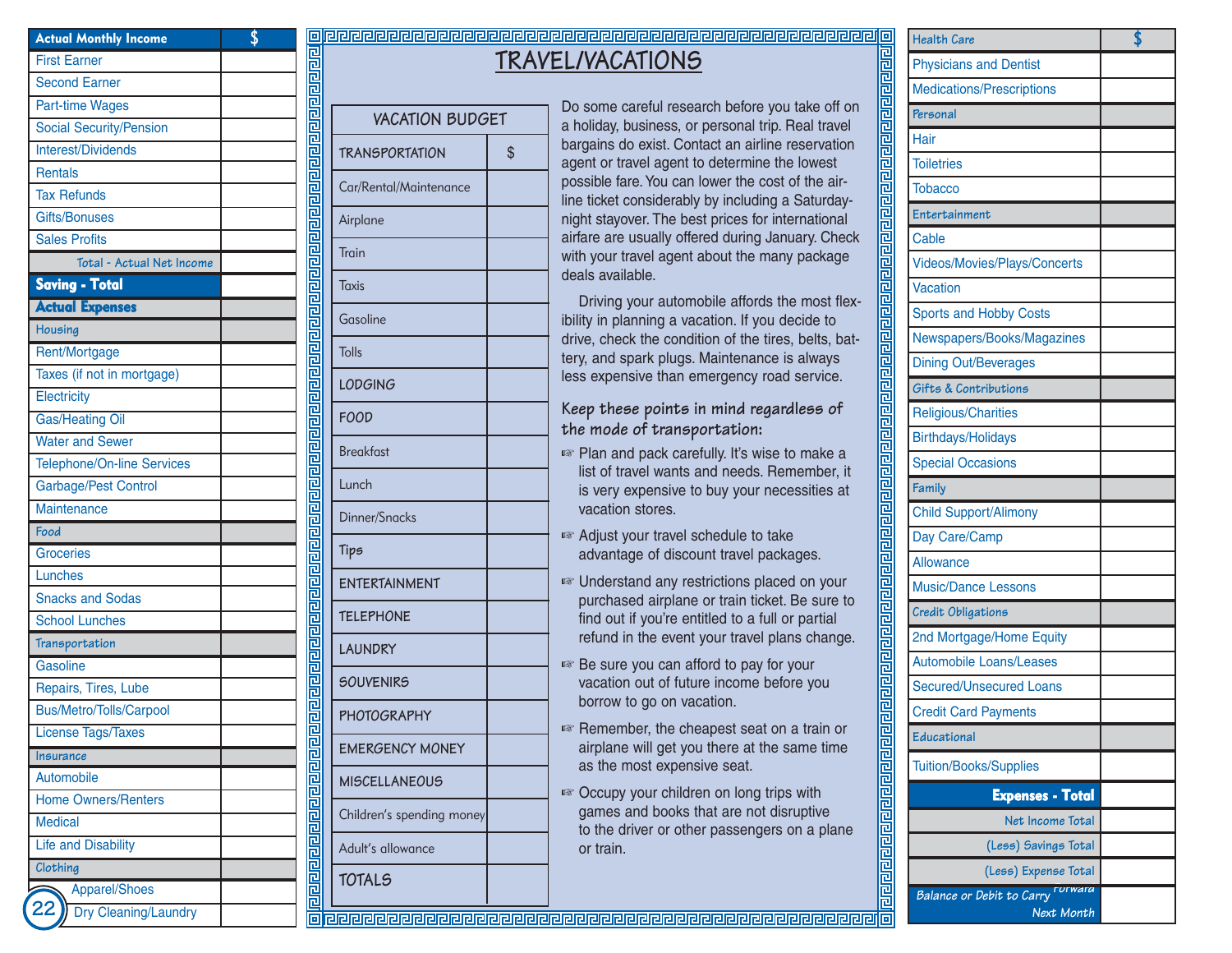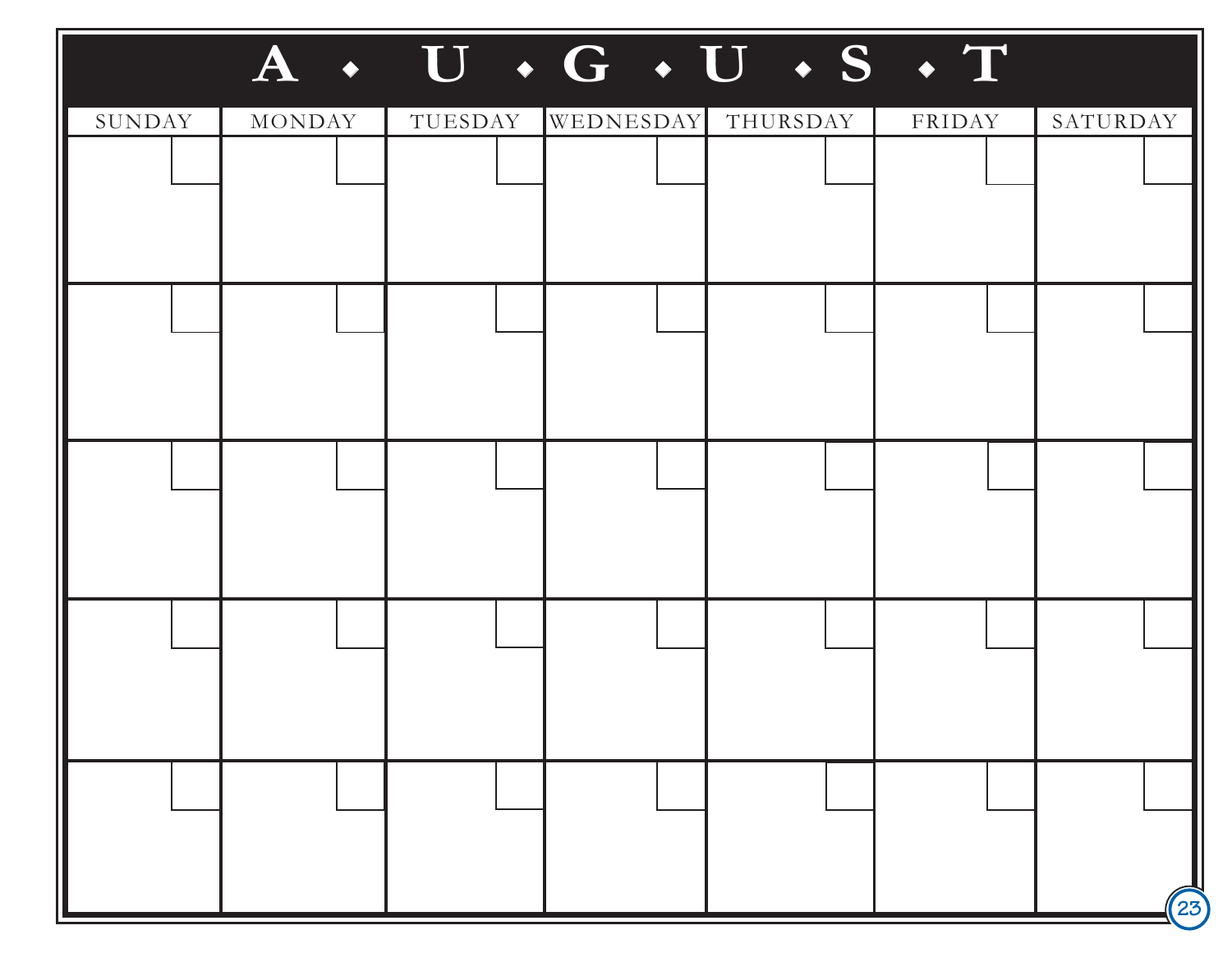| <b>Actual Monthly Income</b>   | \$ |
|--------------------------------|----|
| <b>First Earner</b>            |    |
| <b>Second Earner</b>           |    |
| <b>Part-time Wages</b>         |    |
| <b>Social Security/Pension</b> |    |
| <b>Interest/Dividends</b>      |    |
| <b>Rentals</b>                 |    |
| <b>Tax Refunds</b>             |    |
| <b>Gifts/Bonuses</b>           |    |
| <b>Sales Profits</b>           |    |
| Total - Actual Net Income      |    |
| <b>Saving - Total</b>          |    |
| <b>Actual Expenses</b>         |    |
| Housing                        |    |
| Rent/Mortgage                  |    |
| Taxes (if not in mortgage)     |    |
| Electricity                    |    |
| <b>Gas/Heating Oil</b>         |    |
| <b>Water and Sewer</b>         |    |
| Telephone/On-line Services     |    |
| Garbage/Pest Control           |    |
| Maintenance                    |    |
| Food                           |    |
| <b>Groceries</b>               |    |
| Lunches                        |    |
| <b>Snacks and Sodas</b>        |    |
| <b>School Lunches</b>          |    |
| Transportation                 |    |
| <b>Gasoline</b>                |    |
| Repairs, Tires, Lube           |    |
| <b>Bus/Metro/Tolls/Carpool</b> |    |
| <b>License Tags/Taxes</b>      |    |
| Insurance                      |    |
| Automobile                     |    |
| <b>Home Owners/Renters</b>     |    |
| <b>Medical</b>                 |    |
| <b>Life and Disability</b>     |    |
| Clothing                       |    |
| Apparel/Shoes                  |    |
| <b>Dry Cleaning/Laundry</b>    |    |

# **DO YOUR HOMEWORK BEFORE BUYING OR LEASING A VEHICLE**

\$ **Health Care**

If you're in the market for a new or used car this year, you can save money by doing your homework before buying or leasing. It will be helpful to consider the following before selecting and financing your next vehicle:

- **1. Determine how much you can afford and how much you will pay for the car.** Cash is the least expensive, but two of every three car buyers must use credit. Evaluate terms offered by automotive finance companies and other lenders. Compare financing terms as well as car prices.
- **2. Make as large a down payment as you can afford and plan to repay the loan as soon as possible.**
- **3. Select a car model within your budget that will meet your needs.** Loading car with options might double the original base price, so decide which options are essentials and which ones you can live without.
- **4. Buy during the late summer or early fall, just before the next year's models arrive.** Dealers offer discounts on last year's inventory.
- **5. Compare various dealers' discounts on a particular car's list price.** Don't be afraid to negotiate. Evaluate the manufacturers' warranties. Compare what they cover and what they don't.
- **6. Read your sales agreement before signing it.** Make sure it is approved by the sales manager and that all oral promises made by the salesperson regarding special services or adjustments are included in the contract.

# **LEASING**

Many consumers are considering leasing rather than purchasing a new or used car these days. If you're thinking about leasing your next car, here are four tips to keep in mind:

- **1. Shop and compare.** As in any contract, the terms in lease agreements are negotiable. Check around for the best deal.
- **2. Know your driving style.** Consider factors like how much you drive and how often you change cars.
- **3. Be aware of any costs involved if you end the lease early.**
- **4. Remember that leasing a car is different from buying a car.** When you buy, you're the owner. You pay for the car, you keep the car. When you lease, you pay to drive a car owned by someone else. At the end of the lease, you give it back.

**A carefully selected used car can provide as reliable transportation as a new one. Seek the expertise of a mechanic for checking out a used car.**

| <b>Health Care</b>                  | \$ |
|-------------------------------------|----|
| <b>Physicians and Dentist</b>       |    |
| <b>Medications/Prescriptions</b>    |    |
| Personal                            |    |
| Hair                                |    |
| <b>Toiletries</b>                   |    |
| <b>Tobacco</b>                      |    |
| Entertainment                       |    |
| Cable                               |    |
| <b>Videos/Movies/Plays/Concerts</b> |    |
| <b>Vacation</b>                     |    |
| <b>Sports and Hobby Costs</b>       |    |
| Newspapers/Books/Magazines          |    |
| <b>Dining Out/Beverages</b>         |    |
| Gifts & Contributions               |    |
| <b>Religious/Charities</b>          |    |
| <b>Birthdays/Holidays</b>           |    |
| <b>Special Occasions</b>            |    |
| Family                              |    |
| <b>Child Support/Alimony</b>        |    |
| Day Care/Camp                       |    |
| <b>Allowance</b>                    |    |
| <b>Music/Dance Lessons</b>          |    |
| Credit Obligations                  |    |
| 2nd Mortgage/Home Equity            |    |
| <b>Automobile Loans/Leases</b>      |    |
| <b>Secured/Unsecured Loans</b>      |    |
| <b>Credit Card Payments</b>         |    |
| Educational                         |    |
| <b>Tuition/Books/Supplies</b>       |    |
| <b>Expenses - Total</b>             |    |
| Net Income Total                    |    |
| (Less) Savings Total                |    |
| (Less) Expense Total                |    |
| rwara<br>Balance or Debit to Carry  |    |
| <b>Next Month</b>                   |    |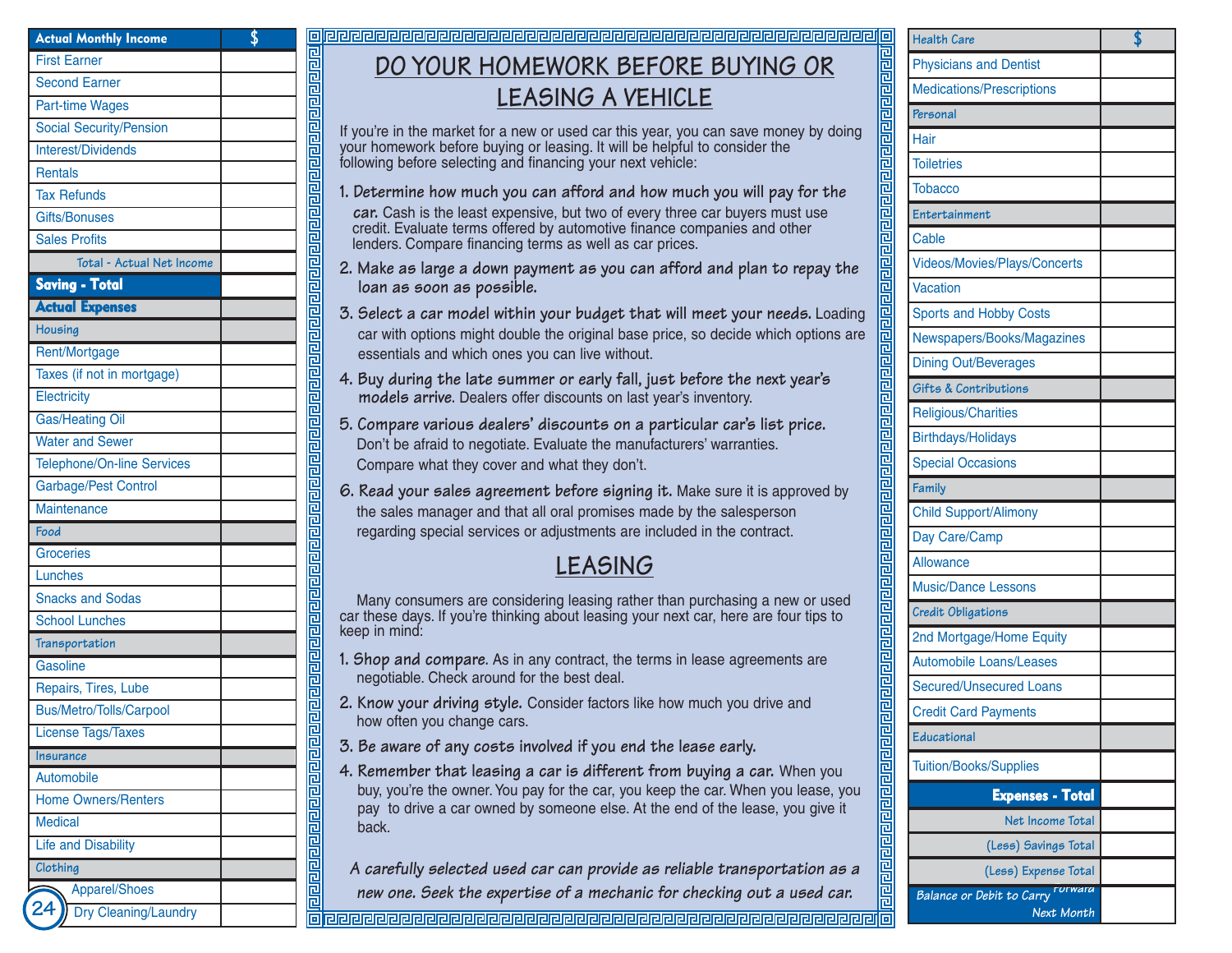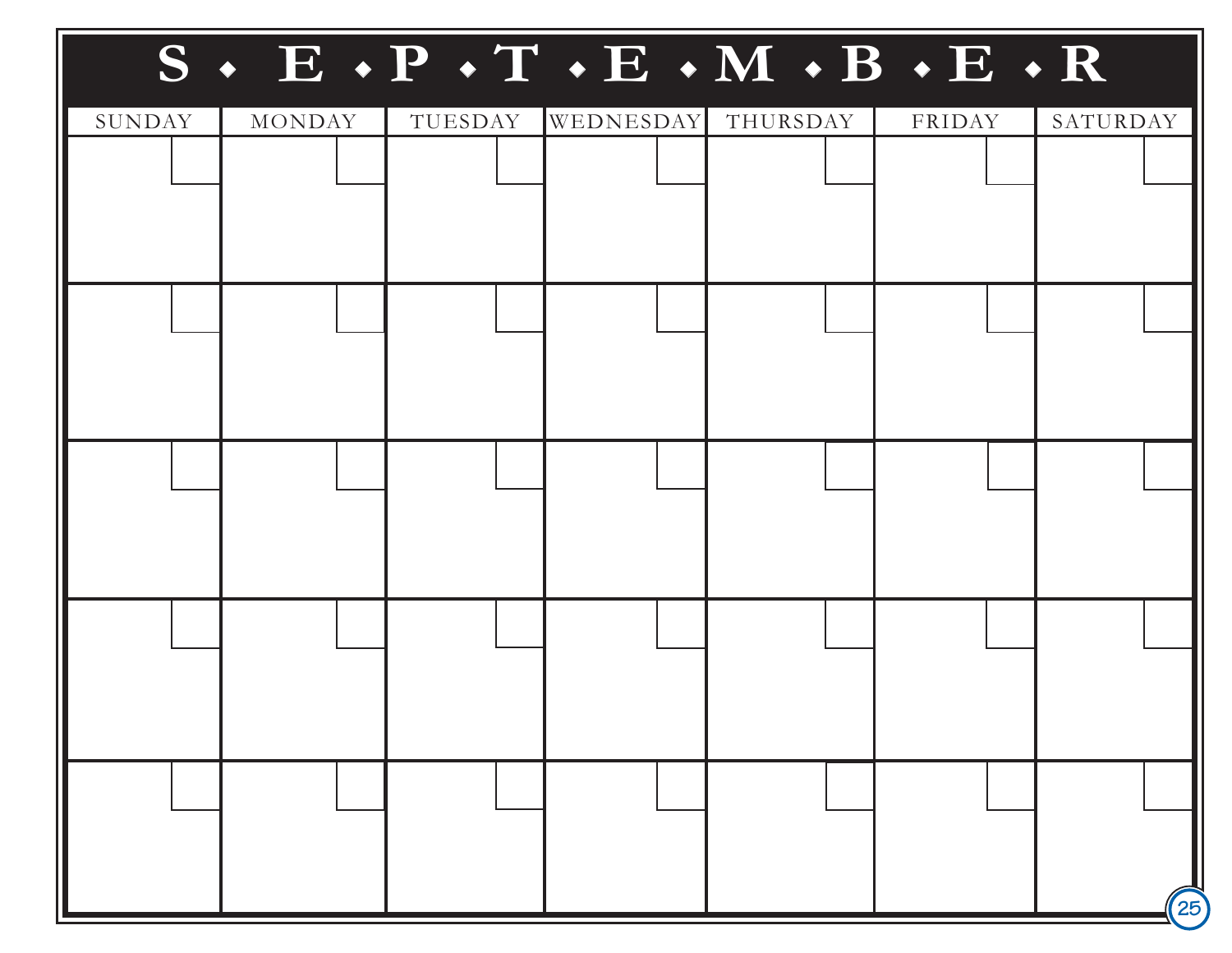| <b>Actual Monthly Income</b>      | \$ |
|-----------------------------------|----|
| <b>First Earner</b>               |    |
| <b>Second Earner</b>              |    |
| <b>Part-time Wages</b>            |    |
| <b>Social Security/Pension</b>    |    |
| <b>Interest/Dividends</b>         |    |
| <b>Rentals</b>                    |    |
| <b>Tax Refunds</b>                |    |
| <b>Gifts/Bonuses</b>              |    |
| <b>Sales Profits</b>              |    |
| Total - Actual Net Income         |    |
| <b>Saving - Total</b>             |    |
| <b>Actual Expenses</b>            |    |
| Housing                           |    |
| Rent/Mortgage                     |    |
| Taxes (if not in mortgage)        |    |
| Electricity                       |    |
| <b>Gas/Heating Oil</b>            |    |
| <b>Water and Sewer</b>            |    |
| <b>Telephone/On-line Services</b> |    |
| Garbage/Pest Control              |    |
| <b>Maintenance</b>                |    |
| Food                              |    |
| <b>Groceries</b>                  |    |
| Lunches                           |    |
| <b>Snacks and Sodas</b>           |    |
| <b>School Lunches</b>             |    |
| Transportation                    |    |
| <b>Gasoline</b>                   |    |
| Repairs, Tires, Lube              |    |
| <b>Bus/Metro/Tolls/Carpool</b>    |    |
| <b>License Tags/Taxes</b>         |    |
| Insurance                         |    |
| Automobile                        |    |
| <b>Home Owners/Renters</b>        |    |
| <b>Medical</b>                    |    |
| <b>Life and Disability</b>        |    |
| Clothing                          |    |
| Apparel/Shoes                     |    |
| Dry Cleaning/Laundry              |    |

**releieleie** 

elelelel

**Plalal** 

回 回 阊 回

**Pleieleim** 

冒回

<u>गगगगणना जन्नान पान गणना गणना गणना गणना ग</u>

# **CHILDREN AND MONEY**

**heider besteht der Grenzen der Sternen der Sternen der Sternen der Sternen der Sternen der Sternen der Sternen**<br>In der Sternen der Sternen der Sternen der Sternen der Sternen der Sternen der Sternen der Sternen der Sterne

You can give your child a boost toward becoming a good money manager if you manage your own money well. For better or for worse, children learn how to handle money from their parents. Also, like their parents, they are tempted by advertisements.

What you tell a child about money depends on his or her age and ability to understand the information. Money discussions can begin as early as pre-school and continue right through the late teens. With today's home computers and the availability of programs that teach children about money, children can learn the basics in an enjoyable way at an early age at school and home.

Giving children an allowance helps them make spending decisions. It teaches the child the benefits of saving money today for important goals later in life. Having a voice in establishing family goals will help children realize that the family is working together to set priorities and solve any financial problems that might occur.

In determining an allowance for your child, follow these suggestions:

- ☞ **Provide an allowance as soon as your child is old enough to understand how money is used in exchange for things that are needed or wanted.**
- ☞ **Discuss the kinds of purchases the allowance should cover. Frequently, misunderstandings about money occur among adults when there is a lack of communication; with children the same holds true.**
- ☞ **Make saving on a regular basis a part of the allowance.**
- ☞ **Encourage your child to give to a church or charity.**
- ☞ **Evaluate children's allowances periodically. Remember that as children grow older, the amount may need to increase. It's a good plan to have them account for their allowance at month's end. It will help the child to gain an appreciation of how much they saved and spent.**
- ☞ **Instruct teenagers about using and maintaining a checking account.**
- ☞ **Teach children how to use credit wisely, as it will be part of their future.**

## **Set an example for your child. Manage your money. Don't let your money manage you.**

| <b>Health Care</b>                  | \$ |
|-------------------------------------|----|
| <b>Physicians and Dentist</b>       |    |
| <b>Medications/Prescriptions</b>    |    |
| Personal                            |    |
| Hair                                |    |
| <b>Toiletries</b>                   |    |
| <b>Tobacco</b>                      |    |
| Entertainment                       |    |
| Cable                               |    |
| <b>Videos/Movies/Plays/Concerts</b> |    |
| <b>Vacation</b>                     |    |
| <b>Sports and Hobby Costs</b>       |    |
| Newspapers/Books/Magazines          |    |
| <b>Dining Out/Beverages</b>         |    |
| Gifts & Contributions               |    |
| <b>Religious/Charities</b>          |    |
| <b>Birthdays/Holidays</b>           |    |
| <b>Special Occasions</b>            |    |
| Family                              |    |
| <b>Child Support/Alimony</b>        |    |
| Day Care/Camp                       |    |
| <b>Allowance</b>                    |    |
| <b>Music/Dance Lessons</b>          |    |
| Credit Obligations                  |    |
| 2nd Mortgage/Home Equity            |    |
| <b>Automobile Loans/Leases</b>      |    |
| <b>Secured/Unsecured Loans</b>      |    |
| <b>Credit Card Payments</b>         |    |
| <b>Educational</b>                  |    |
| <b>Tuition/Books/Supplies</b>       |    |
| <b>Expenses - Total</b>             |    |
|                                     |    |
| Net Income Total                    |    |
| (Less) Savings Total                |    |
| (Less) Expense Total                |    |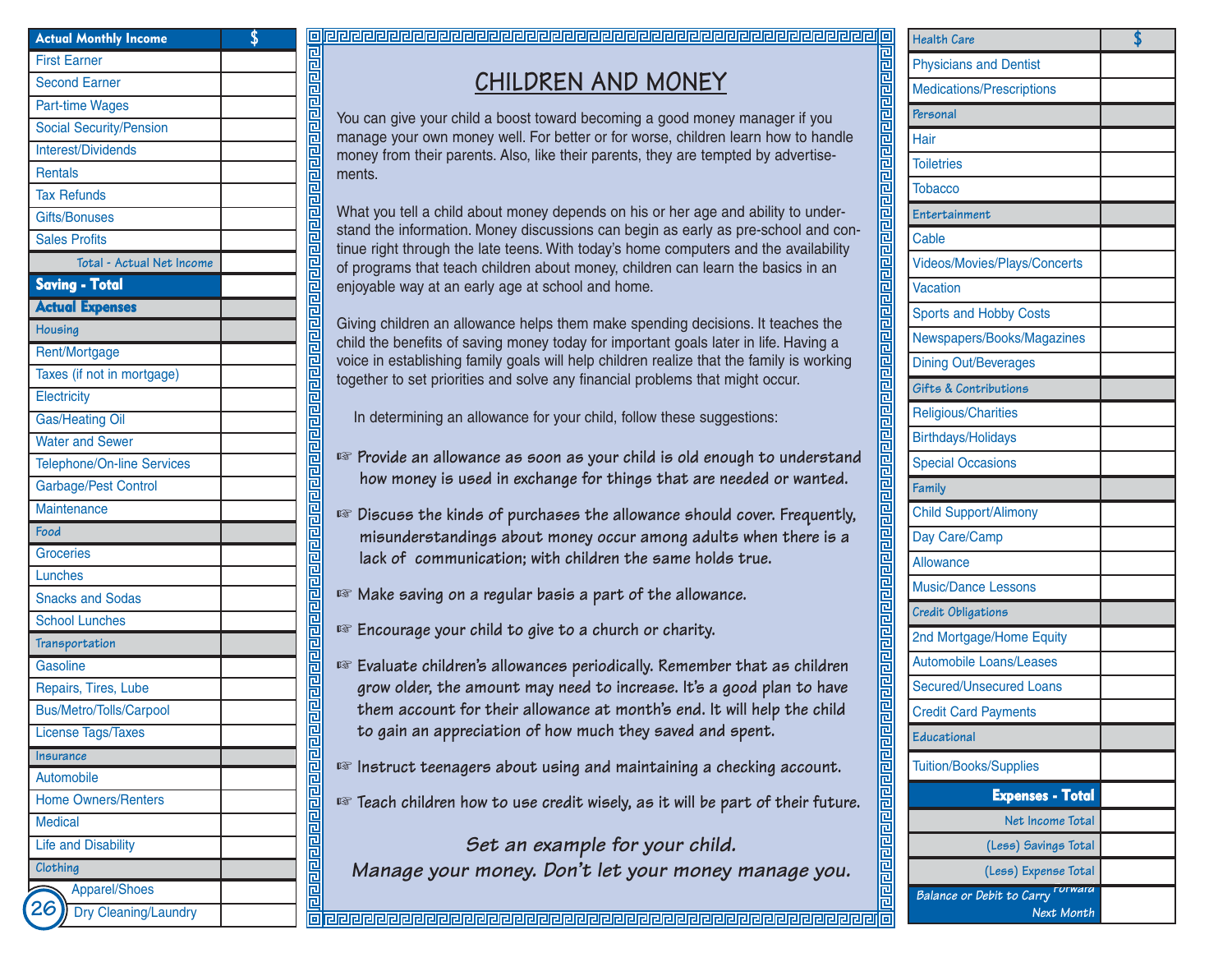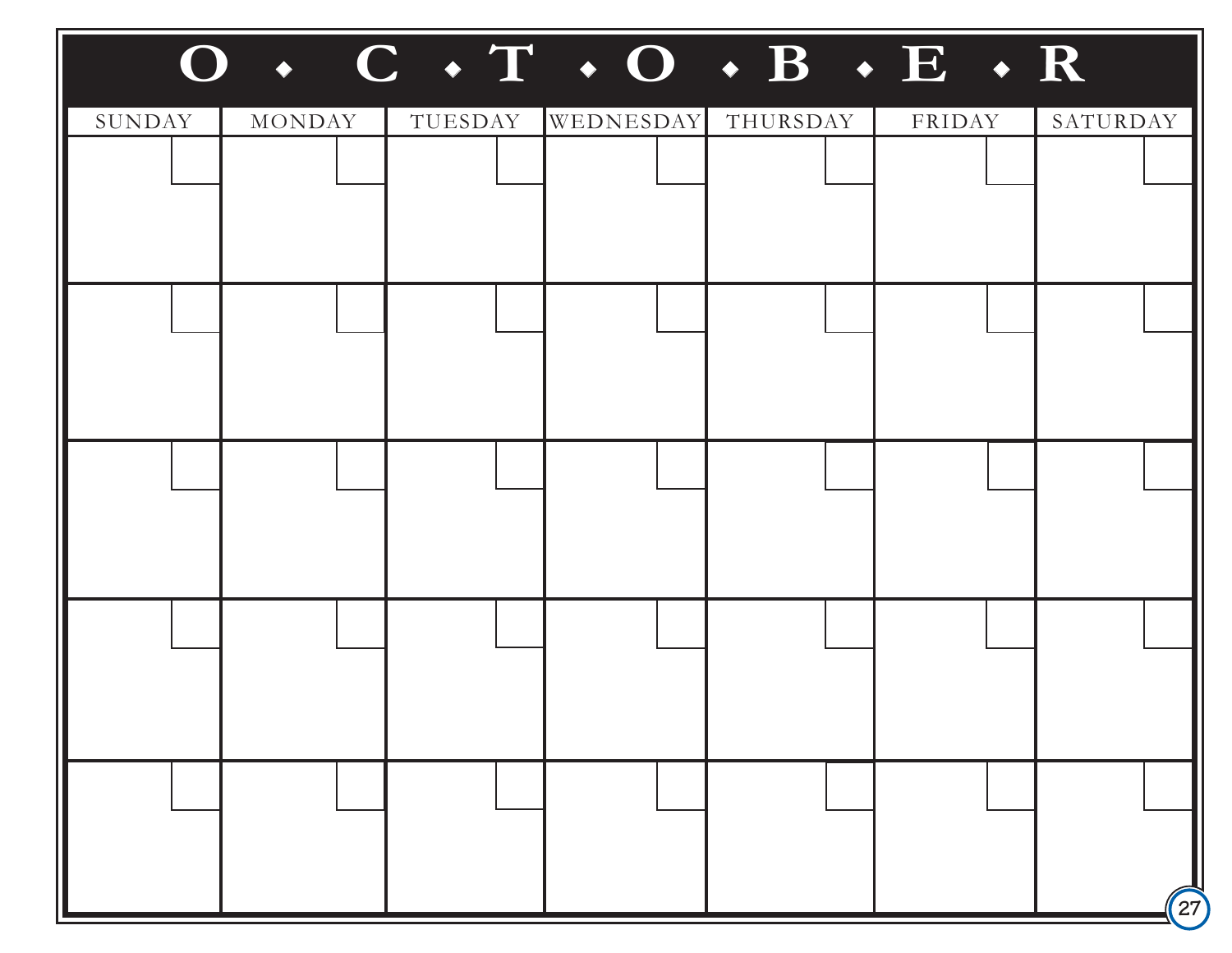| <b>Actual Monthly Income</b>   | \$ |
|--------------------------------|----|
| <b>First Earner</b>            |    |
| <b>Second Earner</b>           |    |
| <b>Part-time Wages</b>         |    |
| Social Security/Pension        |    |
| Interest/Dividends             |    |
| <b>Rentals</b>                 |    |
| <b>Tax Refunds</b>             |    |
| <b>Gifts/Bonuses</b>           |    |
| <b>Sales Profits</b>           |    |
| Total - Actual Net Income      |    |
| <b>Saving - Total</b>          |    |
| <b>Actual Expenses</b>         |    |
| Housing                        |    |
| Rent/Mortgage                  |    |
| Taxes (if not in mortgage)     |    |
| Electricity                    |    |
| <b>Gas/Heating Oil</b>         |    |
| <b>Water and Sewer</b>         |    |
| Telephone/On-line Services     |    |
| Garbage/Pest Control           |    |
| Maintenance                    |    |
| Food                           |    |
| <b>Groceries</b>               |    |
| Lunches                        |    |
| <b>Snacks and Sodas</b>        |    |
| <b>School Lunches</b>          |    |
| Transportation                 |    |
| Gasoline                       |    |
| Repairs, Tires, Lube           |    |
| <b>Bus/Metro/Tolls/Carpool</b> |    |
| <b>License Tags/Taxes</b>      |    |
| Insurance                      |    |
| Automobile                     |    |
| <b>Home Owners/Renters</b>     |    |
| <b>Medical</b>                 |    |
| <b>Life and Disability</b>     |    |
| Clothing                       |    |
| Apparel/Shoes                  |    |
| Dry Cleaning/Laundry           |    |

# \$ **Health Care AUTOMATED L OAN MACHINES (ALM)**

Many financial institutions are making loans through an automated loan machine (ALM). These machines are being placed in financial institutions, large retail outlets, and shopping centers nationwide. ALMs allow credit-worthy consumers to obtain loans in amounts ranging from a few hundred dollars up to \$10,000 without having to face a loan officer. Generally, the interest rates for loans made through ALMs are the same as for conventional loans. Using an ALM is relatively easy:

- ☞ **You provide identifying information, such as credit card numbers, driver's license number, address, telephone number, and the dollar amount you want to borrow.**
- ☞ **The ALM verifies the information.**

囸 **Plainlo** 

包 **Planet** 

elelelelelel

包 昌昌 包 包 回 叵

- ☞ **You provide information on income and employment. If this meets the lender's requirements, the ALM electronically obtains your credit report.**
- elelelelelele ☞ **The ALM applies the lender's credit requirements to the application. Plalag** 
	- ☞ **If your loan is approved, you select a repayment option that fits your budget.**
	- ☞ **You read documents pertaining to your loan on the screen, then sign them with an electronic pen. The ALM prints the loan documents.**
	- ☞ **You have the option to receive a check or an electronic deposit in your account.**

# **ELECTRONIC BANKING**

Automated teller machines (ATMs) use computer and electronic capabilites as a substitute for checks and other transactions. This provides the convenience of 24-hour access to cash by allowing you to:

☞ **Bank at any time of the day or night.**

- ☞ **Make direct deposits or withdrawals from your checking or savings accounts on a regular basis. Arrangements can be made to have your bills paid automatically. You must authorize transactions in advance for this service.**
- ☞ **Telephone your financial institution with instructions to pay certain bills or transfer funds. You must authorize transactions in advance for this service.**
- ☞ **Pay for purchases with a debit card. This involves an immediate transfer of money from your bank account to the store's account.**

**ATMs help save time. Remember, a convenience fee may be charged if you're not a customer of the bank.**

|                                     | \$ |
|-------------------------------------|----|
| <b>Physicians and Dentist</b>       |    |
| <b>Medications/Prescriptions</b>    |    |
| Personal                            |    |
| Hair                                |    |
| <b>Toiletries</b>                   |    |
| <b>Tobacco</b>                      |    |
| Entertainment                       |    |
| Cable                               |    |
| <b>Videos/Movies/Plays/Concerts</b> |    |
| Vacation                            |    |
| <b>Sports and Hobby Costs</b>       |    |
| Newspapers/Books/Magazines          |    |
| <b>Dining Out/Beverages</b>         |    |
| Gifts & Contributions               |    |
| <b>Religious/Charities</b>          |    |
| <b>Birthdays/Holidays</b>           |    |
| <b>Special Occasions</b>            |    |
| Family                              |    |
| <b>Child Support/Alimony</b>        |    |
| Day Care/Camp                       |    |
| <b>Allowance</b>                    |    |
| <b>Music/Dance Lessons</b>          |    |
| <b>Credit Obligations</b>           |    |
| 2nd Mortgage/Home Equity            |    |
| <b>Automobile Loans/Leases</b>      |    |
| Secured/Unsecured Loans             |    |
| <b>Credit Card Payments</b>         |    |
| <b>Educational</b>                  |    |
| <b>Tuition/Books/Supplies</b>       |    |
|                                     |    |
| <b>Expenses - Total</b>             |    |
| Net Income Total                    |    |
| (Less) Savings Total                |    |
| (Less) Expense Total<br>rwara       |    |

त्रियत्रे बाद्याने बाद्याने कार्य कार्य कार्य कार्य कार्य कार्य कार्य कार्य कार्य कार्य कार्य कार्य क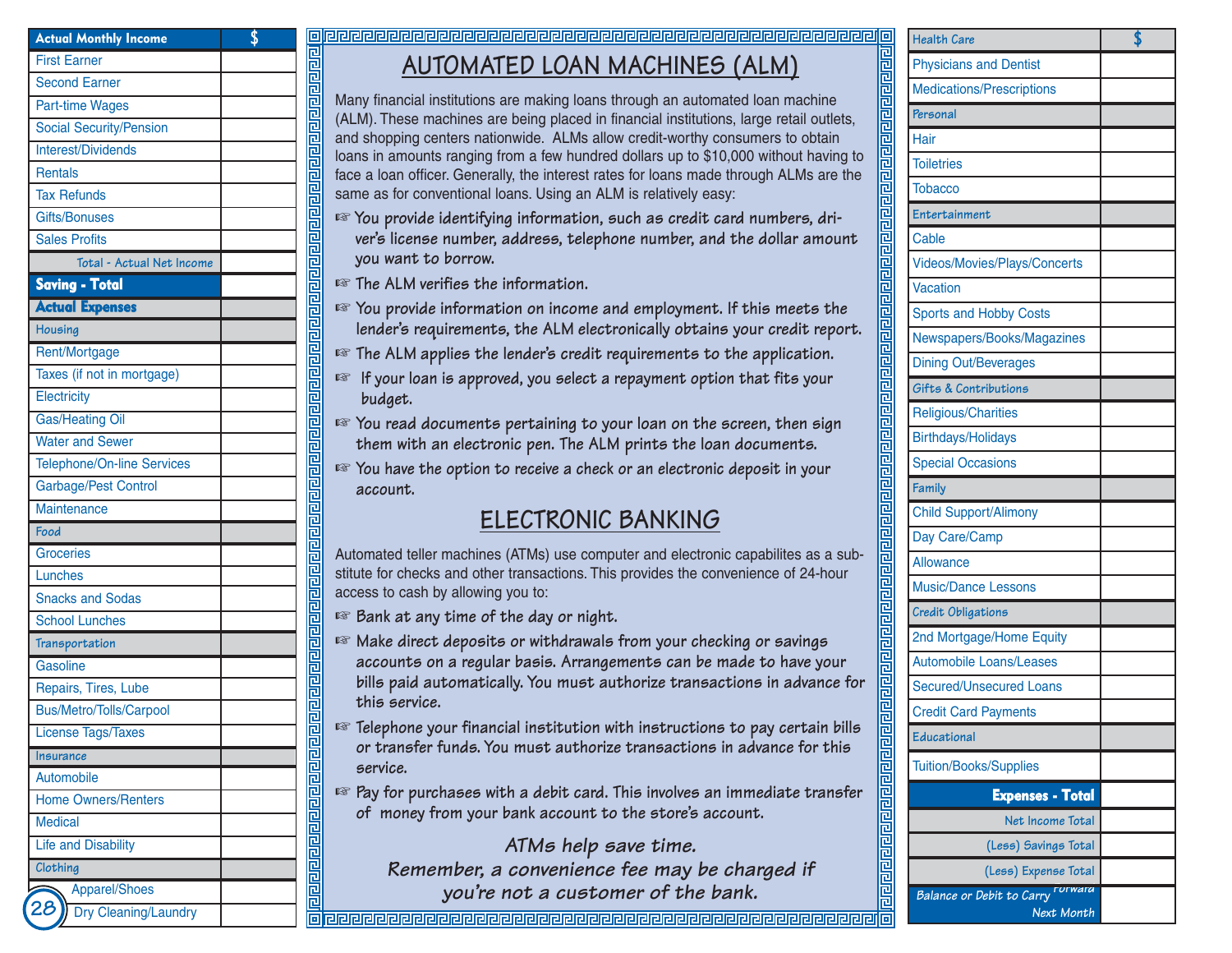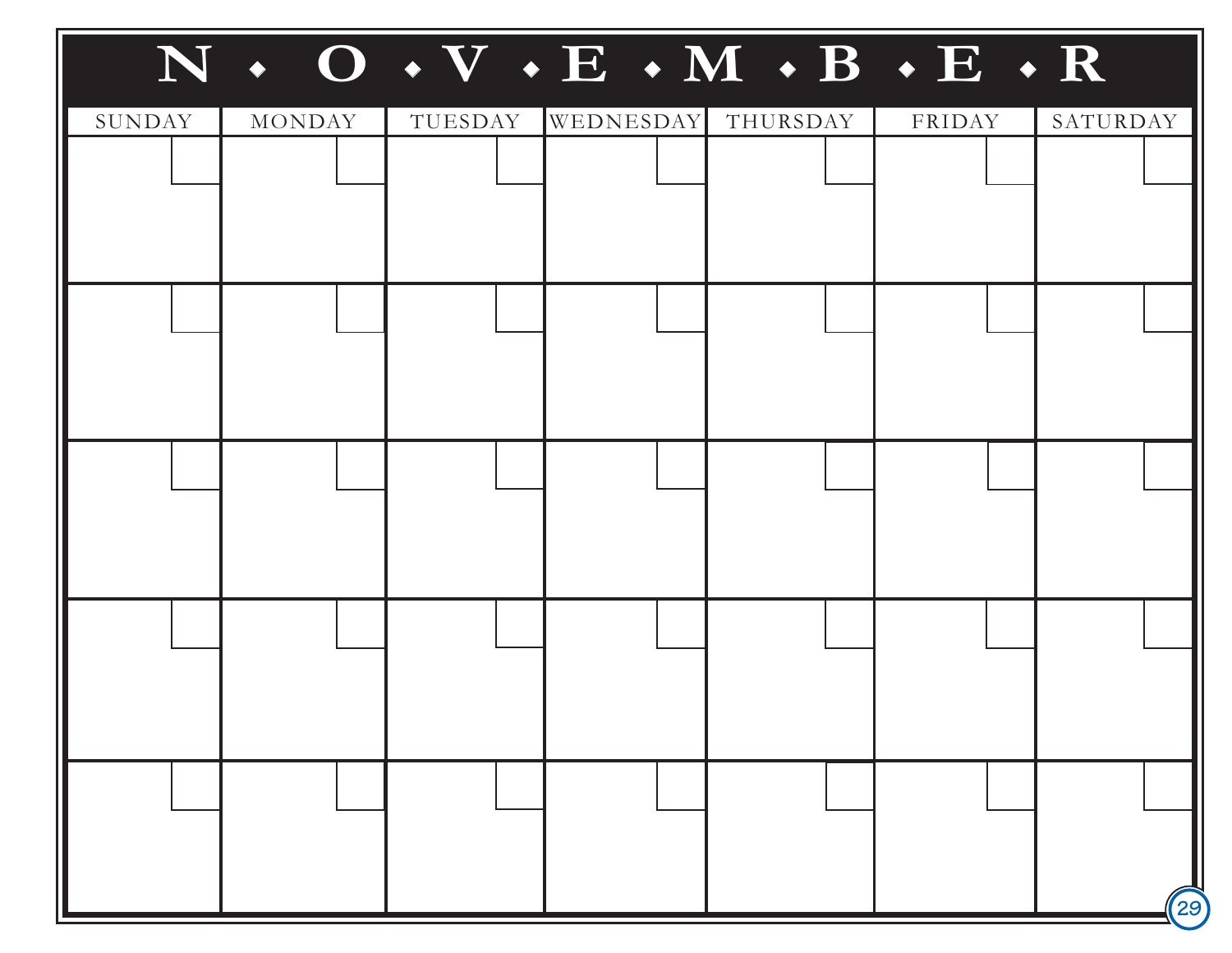| <b>Actual Monthly Income</b>                  | \$ |
|-----------------------------------------------|----|
| <b>First Earner</b>                           |    |
| <b>Second Earner</b>                          |    |
| Part-time Wages                               |    |
| <b>Social Security/Pension</b>                |    |
| Interest/Dividends                            |    |
| <b>Rentals</b>                                |    |
| <b>Tax Refunds</b>                            |    |
| <b>Gifts/Bonuses</b>                          |    |
| <b>Sales Profits</b>                          |    |
| Total - Actual Net Income                     |    |
| <b>Saving - Total</b>                         |    |
| <b>Actual Expenses</b>                        |    |
| Housing                                       |    |
| Rent/Mortgage                                 |    |
| Taxes (if not in mortgage)                    |    |
| Electricity                                   |    |
| Gas/Heating Oil                               |    |
| <b>Water and Sewer</b>                        |    |
| <b>Telephone/On-line Services</b>             |    |
| Garbage/Pest Control                          |    |
| Maintenance                                   |    |
| Food                                          |    |
| <b>Groceries</b>                              |    |
| Lunches                                       |    |
| <b>Snacks and Sodas</b>                       |    |
| <b>School Lunches</b>                         |    |
| Transportation                                |    |
| Gasoline                                      |    |
| Repairs, Tires, Lube                          |    |
| <b>Bus/Metro/Tolls/Carpool</b>                |    |
| License Tags/Taxes                            |    |
| Insurance                                     |    |
| Automobile                                    |    |
| <b>Home Owners/Renters</b>                    |    |
| <b>Medical</b>                                |    |
| <b>Life and Disability</b>                    |    |
| Clothing                                      |    |
| Apparel/Shoes                                 |    |
| $\widehat{30}$<br><b>Dry Cleaning/Laundry</b> |    |

# **HOLID AY SPENDING TIPS**

**heider besteht der Grenzen der Sternen der Sternen der Sternen der Sternen der Sternen der Sternen der Sternen**<br>In der Sternen der Sternen der Sternen der Sternen der Sternen der Sternen der Sternen der Sternen der Sterne

### **• Save in advance.**

It sounds simple — and it is. You must discipline yourself to save a few dollars from each week's paycheck during the year. If you aren't disciplined enough to save regularly on your own, consider joining an interest-paying holiday savings club at your bank or credit union.

### **• Moonlight.**

Taking on a part-time job for a few months, or working overtime, is a great way to earn extra spending money in time for the holidays. Even better, work a little extra here and there throughout the year, saving most, if not all, for holiday expenses.

### **• Draw names.**

If your list of family and friends is long, suggest this approach to gift giving.

### **• Take advantage of seasonal bargains.**

Many stores begin their year-end sales during the holiday season. Be alert for bargains, especially if bad weather causes sales to be slow.

### **• Consider shopping by catalog.**

Many find that catalog shopping helps them stick to a budget, since they're not seduced by the million choices available in stores. An added advantage is shopping from home and avoiding crowds. However, shipping charges will need to be included in your budget.

### **• Allow time for planning and comparison shopping.** Keep your budget in mind and shop carefully to get the best selection and price.

**• Borrow wisely.**

Credit cards and loans are frequently used to make up for a lack of holiday cash. Both allow you to repay the amount owed over a period of time, although you pay for this advantage in finance charges. Remember to budget for the credit card and/or loan payments you'll have to make.

### **• Budget your purchases.**

Use the attached holiday budget chart to keep track of who's on your shopping list, how much you've budgeted, gift ideas, and estimated expenses.

**Taking control of your holiday spending helps you avoid seasonal stress, and allows you to enjoy this time of year with family and friends.**

| <b>Health Care</b>                | \$ |
|-----------------------------------|----|
| <b>Physicians and Dentist</b>     |    |
| <b>Medications/Prescriptions</b>  |    |
| Personal                          |    |
| Hair                              |    |
| <b>Toiletries</b>                 |    |
| <b>Tobacco</b>                    |    |
| Entertainment                     |    |
| Cable                             |    |
| Videos/Movies/Plays/Concerts      |    |
| <b>Vacation</b>                   |    |
| <b>Sports and Hobby Costs</b>     |    |
| Newspapers/Books/Magazines        |    |
| <b>Dining Out/Beverages</b>       |    |
| Gifts & Contributions             |    |
| <b>Religious/Charities</b>        |    |
| <b>Birthdays/Holidays</b>         |    |
| <b>Special Occasions</b>          |    |
| Family                            |    |
| <b>Child Support/Alimony</b>      |    |
| Day Care/Camp                     |    |
| <b>Allowance</b>                  |    |
| <b>Music/Dance Lessons</b>        |    |
| Credit Obligations                |    |
| 2nd Mortgage/Home Equity          |    |
| <b>Automobile Loans/Leases</b>    |    |
| <b>Secured/Unsecured Loans</b>    |    |
| <b>Credit Card Payments</b>       |    |
| Educational                       |    |
| <b>Tuition/Books/Supplies</b>     |    |
| <b>Expenses - Total</b>           |    |
| Net Income Total                  |    |
| (Less) Savings Total              |    |
| (Less) Expense Total              |    |
| wara<br>Balance or Debit to Carry |    |
| Next Month                        |    |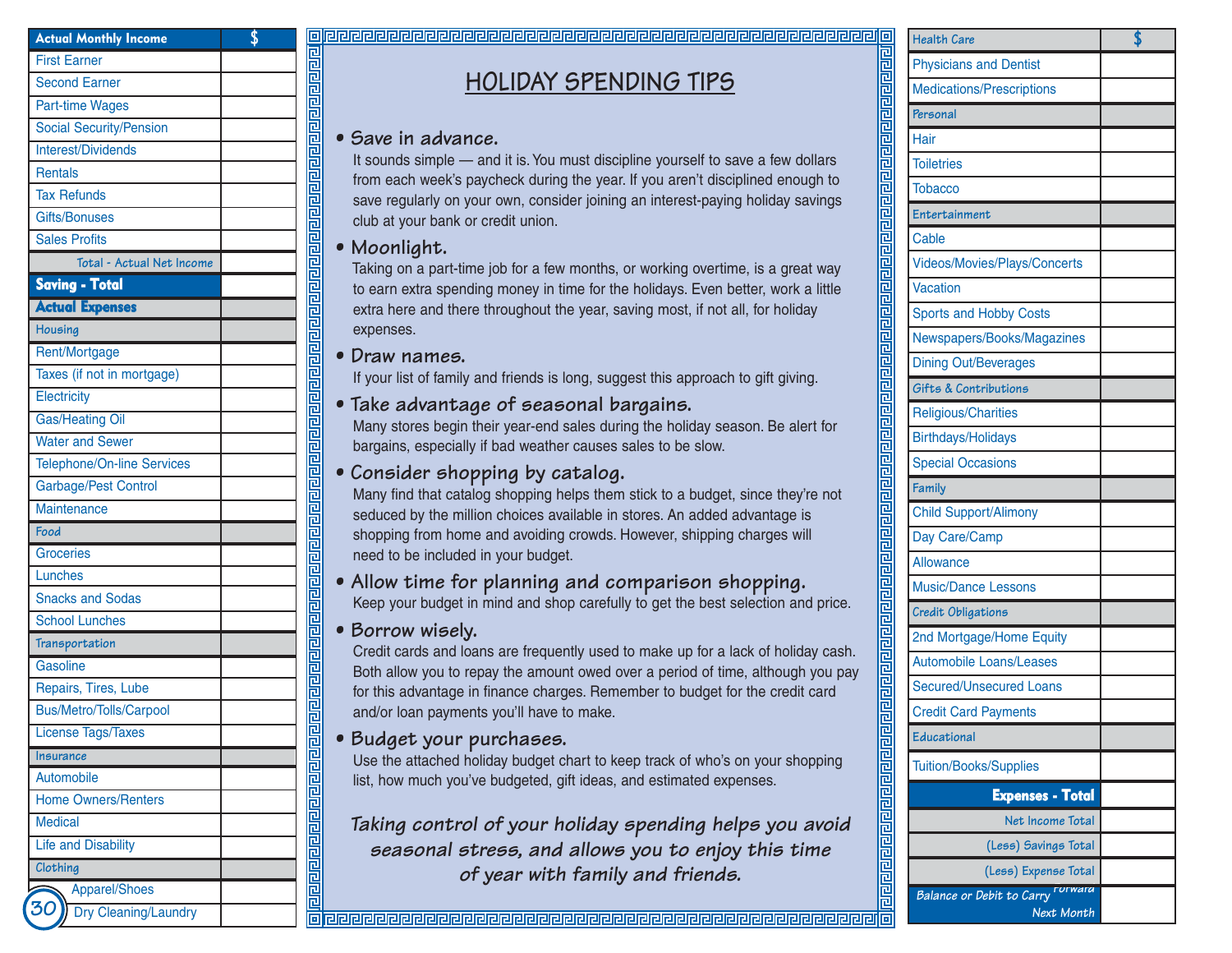